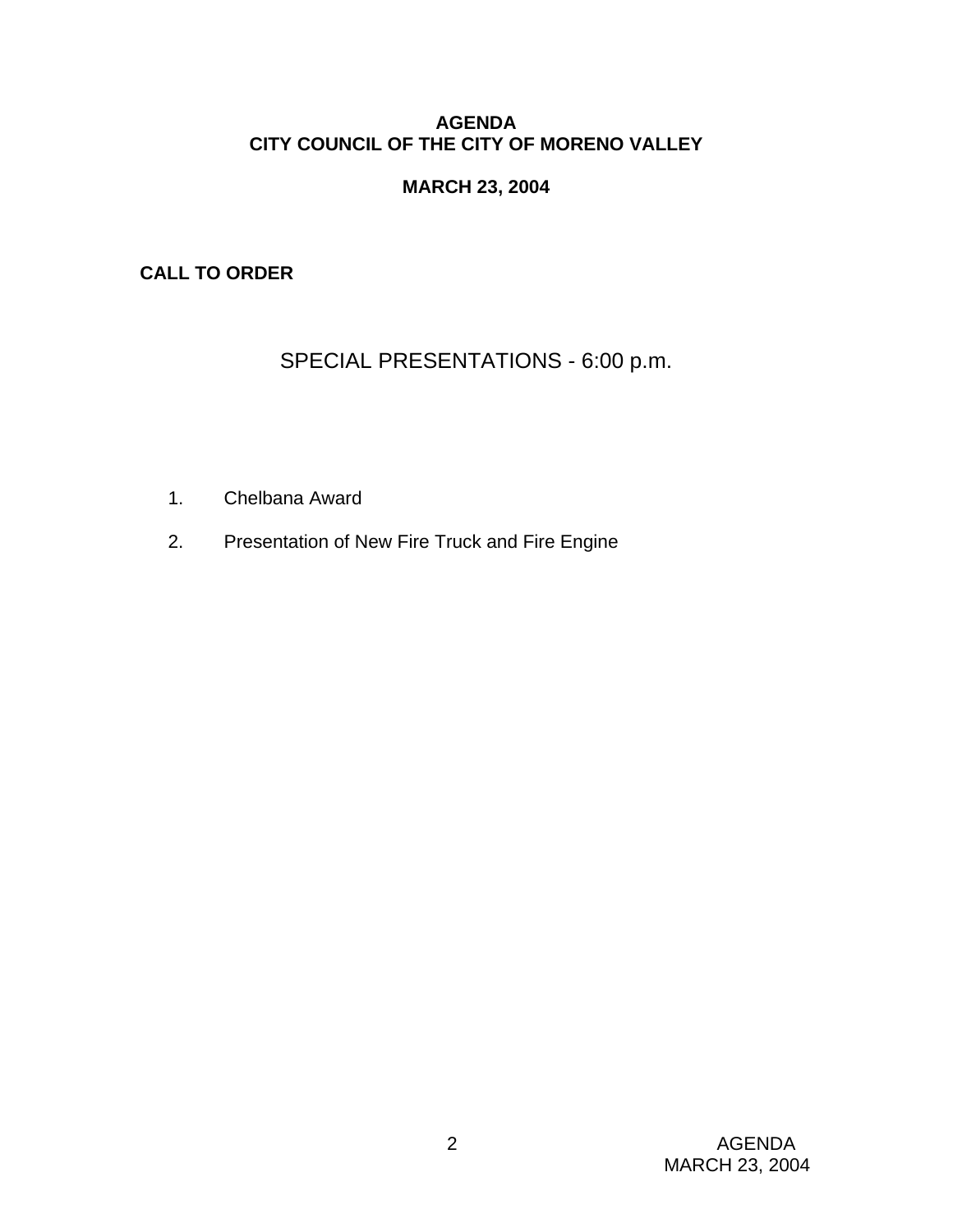#### **AGENDA JOINT MEETING OF THE CITY COUNCIL OF THE CITY OF MORENO VALLEY MORENO VALLEY COMMUNITY SERVICES DISTRICT COMMUNITY REDEVELOPMENT AGENCY OF THE CITY OF MORENO VALLEY AND THE BOARD OF LIBRARY TRUSTEES**

### **REGULAR MEETING - 6:30 P.M. MARCH 23, 2004**

**CALL TO ORDER** (Joint Meeting of the City Council of the City of Moreno Valley, Moreno Valley Community Services District, Community Redevelopment Agency of the City of Moreno Valley and the Board of Library Trustees - actions taken at the Joint Meeting are those of the Agency indicated on each Agenda item)

### **PLEDGE OF ALLEGIANCE**

**INVOCATION** – Pastor Johnathon Riveness, Moreno Christian Assembly

# **ROLL CALL**

#### **INTRODUCTIONS**

PUBLIC COMMENTS **ON MATTERS ON THE AGENDA** WILL BE TAKEN UP AS THE ITEM IS CALLED FOR BUSINESS, BETWEEN STAFF'S REPORT AND CITY COUNCIL DELIBERATION (SPEAKER SLIPS MAY BE TURNED IN UNTIL THE ITEM IS CALLED FOR BUSINESS.) Those wishing to speak should submit a BLUE speaker slip to the Bailiff. There is a three-minute limit per person. All remarks and questions shall be addressed to the presiding officer or to the City Council and not to any individual Council member, staff member or other person.

PUBLIC COMMENTS **ON MATTERS NOT ON THE AGENDA** UNDER THE JURISDICTION OF THE CITY COUNCIL WILL BE HEARD PRIOR TO CITY COUNCIL REPORTS AND CLOSING COMMENTS. IN THE EVENT THAT THE AGENDA ITEM FOR SUCH PUBLIC COMMENTS HAS NOT BEEN CALLED BY 9:00 P.M., IT SHALL BE CALLED AS THE NEXT ITEM OF BUSINESS FOLLOWING THE CONCLUSION OF ANY ITEM BEING HEARD AT 9:00 P.M. Those wishing to speak should submit a BLUE speaker slip to the Bailiff. There is a three-minute limit per person. All remarks and questions shall be addressed to the presiding officer or to the City Council and not to any individual Council member, staff member or other person.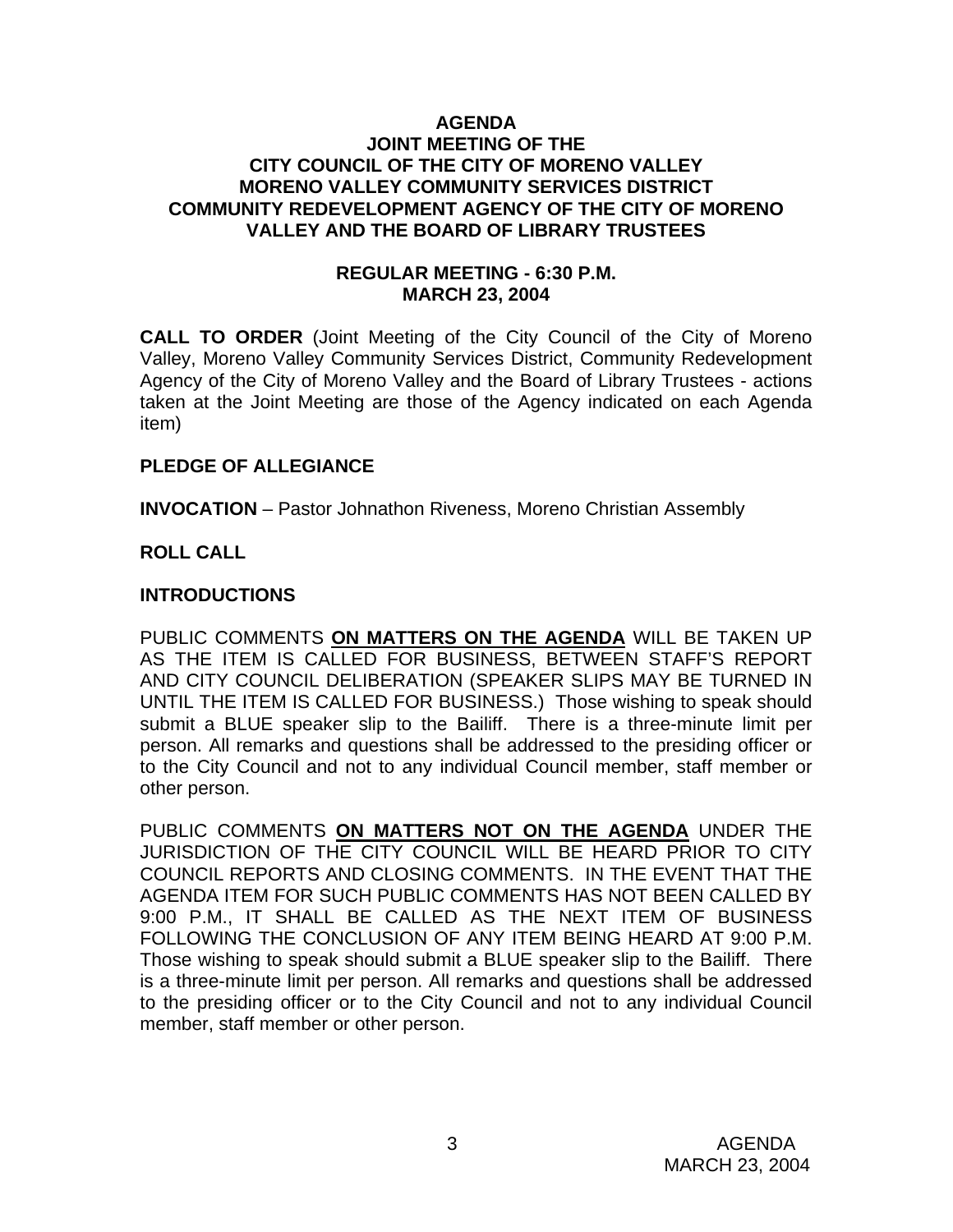## **JOINT CONSENT CALENDARS (SECTIONS A-D) OF THE CITY COUNCIL OF THE CITY OF MORENO VALLEY, MORENO VALLEY COMMUNITY SERVICES DISTRICT, COMMUNITY REDEVELOPMENT AGENCY OF THE CITY OF MORENO VALLEY, AND THE BOARD OF LIBRARY TRUSTEES**

All items listed under the Consent Calendars, Sections A, B, C, and D are considered to be routine and non-controversial, and may be enacted by one motion unless a member of the Council, Community Services District, Redevelopment Agency or the Board of Library Trustees requests that an item be removed for separate action. The motion to adopt the Consent Calendars is deemed to be a separate motion by each Agency and shall be so recorded by the City Clerk. Items withdrawn for report/discussion will be heard after public hearing items.

# **A. CONSENT CALENDAR** - **CITY COUNCIL**

- A1. ORDINANCES FIRST READING BY TITLE ONLY Recommendation: Waive reading of all Ordinance Introductions and read by title only.
- A2. WARRANT REPORT FEBRUARY 29, 2004 (Report of: Finance Department) Recommendation: Adopt Resolution No. 2004-19, approving the Warrant Report, dated February 29, 2004 in the total amount of \$13,865,376.43.

Resolution No. 2004-19

 A Resolution of the City Council of the City of Moreno Valley, California, Approving the Warrant Report Dated February 29, 2004

A3. NOTICE OF COMPLETION AND ACCEPTANCE OF THE TRAFFIC SIGNAL AT HEACOCK STREET AND PARKLAND AVENUE PROJECT NO. 02-12566822 (Report of: Public Works Department) Recommendation: Ratify Contract Change Order No. 1 (Final); accept the work as complete for the traffic signal at Heacock Street and Parkland Avenue, constructed by New West Signal, 14055 Foothill Boulevard, Fontana, California 92335; direct the City Clerk to record the Notice of Completion within ten (10) calendar days at the office of the County Recorder of Riverside County, as required by Section 3093 of the California Civil Code; authorize the Director of Finance to release the retention to New West Signal thirty-five (35) calendar days after the date of recordation of the Notice of Completion, if no claims are filed against the project; and accept the improvements into the City's maintained road system.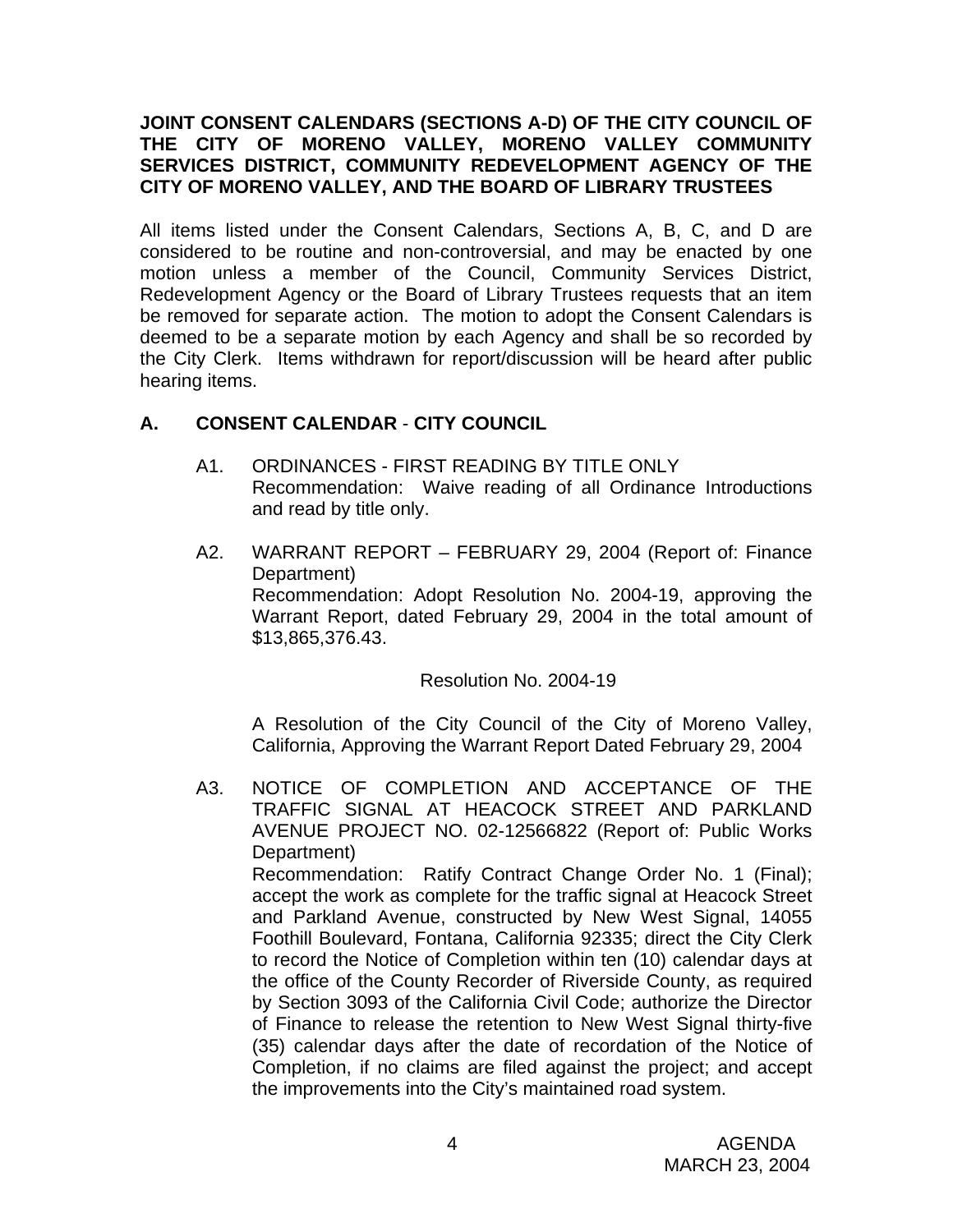- A4. EXTENSION OF THE HOUSING ASSISTANCE AGREEMENT WITH COACHELLA VALLEY HOUSING COALITION (Report of: Community and Economic Development Department) Recommendation: That the City Council extend the Housing Assistance Agreement with Coachella Valley Housing Coalition.
- A5. REQUEST ADOPTION OF PLANS AND SPECIFICATIONS AND AUTHORIZATION TO ADVERTISE FOR CONSTRUCTION BIDS FOR THE FISCAL YEAR 2003/2004 ANNUAL PAVEMENT RESURFACING PROGRAM, PROJECT NO. 03-12556330 (Report of: Public Works Department) Recommendation: That the City Council: 1) adopt the plans and specifications on file in the office of the City Engineer; and 2) authorize the City Clerk to advertise the project for construction bids.
- A6. THIRD AMENDMENT TO AGREEMENT FOR PROFESSIONAL CONSULTANT SERVICES WITH SA ASSOCIATES (Report of: Public Works Department) Recommendation: That the City Council: 1) approve the Third Amendment to Agreement for Professional Consultant Services with SA Associates, 1130 West Huntington Drive, Unit 12, Arcadia, California 91007 to provide Professional Consultation Services; 2) authorize the Mayor to execute said Third Amendment to Agreement for Professional Consultant Services with SA Associates, in the form attached hereto; and authorize an increase in the Purchase Order to SA Associates in the amount of \$98,000 to a total amount of \$272,000, when the Third Amendment to Agreement for Professional Consultant Services has been signed by all parties.
- A7. PARCEL MAPS 27548 AND 24350 APPROVE DEEDS OF RECONVEYANCE TO RECONVEY THE CITY'S INTEREST IN PARCEL 3 OF PARCEL MAP 27548 AND PARCELS 1, 3, AND 4 OF PARCEL MAP 24350; ACCEPT DEED OF TRUST FOR PARCEL 4 AS REPLACEMENT SECURITY FOR THE PUBLIC IMPROVEMENTS TO PARCEL MAP 27548. JENNINGS COURT, NORTH OF PENUNURI PLACE AND EAST OF MORTON ROAD. SUBDIVIDER - MICHAEL P. JENNINGS. (Report of: Public Works Department)

 Recommendation: That the City Council: 1) authorize the Mayor to execute the Deed of Reconveyance to reconvey the interest in Parcel 3 of Parcel Map 27548 in the Deed of Trust known as Instrument No. 2002-283651, recorded May 28, 2002, in the Official Records of Riverside County, California; 2) authorize the Mayor to execute the Deed of Reconveyance to reconvey the interest in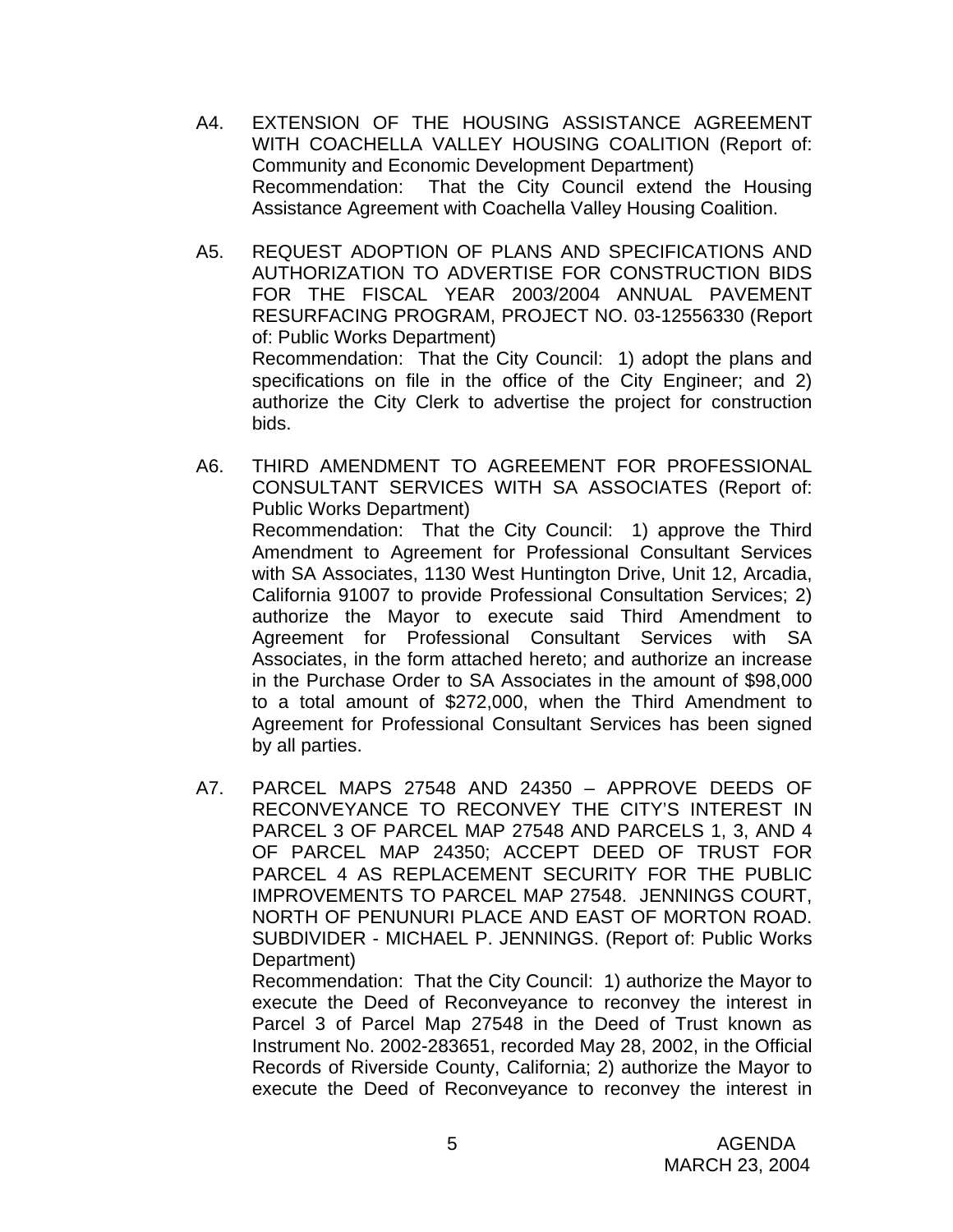Parcels 1, 3, and 4 of Parcel Map 24350 in the Deed of Trust known as Instrument No. 412494, recorded December 13, 1995, in the Official Records of Riverside County, California; 3) accept the Deed of Trust for Parcel 4 of Parcel Map 27548 in the form attached hereto, as reviewed and approved by the City Attorney, as replacement security for the required public improvements to Parcel Map 27548; and 4) direct the City Clerk to forward the signed Deeds of Reconveyance and Deed of Trust to the County Recorder's Office for recordation.

- A8. REPLACEMENT OF POLICE ENFORCEMENT MOTORCYCLES (Report of: Police Department) Recommendation: 1) approve the replacement of four (4) 2001 BMW R 1150 RT-P Police Motorcycles with four (4) 2004 fully equipped BMW R 1150 RT-P Police Enforcement Motorcycles; 2) approve budget expenditures in the amount of \$61,959.00 from the Equipment Replacement Reserve Fund account 757.99401.6641.648, for the thirty-nine (39) month pre-paid lease of four (4) 2004 fully equipped BMW R 1150 RT-P Police Enforcement Motorcycles; and 3) award the lease of four (4) 2004 fully equipped BMW R 1150 RT-P Police Enforcement Motorcycles from A & S BMW Motorcycles and authorize the Finance Director to issue a purchase order to A & S BMW Motorcycles in the amount of \$61,959.00.
- A9. ACCEPTANCE OF AWARD FOR THE UNIVERSAL HIRING GRANT FROM THE OFFICE OF COMMUNITY ORIENTED POLICING SERVICES (COPS), U.S. DEPARTMENT OF JUSTICE (Report of: Police Department) Recommendation: That the City Council accept the COPS Universal Hiring Grant funding award in the amount of \$225,000, for three officers for a three year period, from the U.S. Department of Justice.
- A10. MINUTES REGULAR MEETING OF MARCH 9, 2004 (Report of: City Clerk's Department) Recommendation: Approve as submitted.
- A11. AUTHORIZATION TO CONDUCT A FULL STREET CLOSURE AT THE INTERSECTION OF CACTUS AVENUE AND OLIVER STREET FROM MARCH 31, 2004 TO APRIL 16, 2004. SUBDIVIDER: D. R. HORTON, INC. (Report of: Public Works Department) Recommendation: Authorize the following full street closure in conjunction with the construction of Tract 22709: The intersection of Cactus Avenue and Oliver Street, approximately 200 feet north and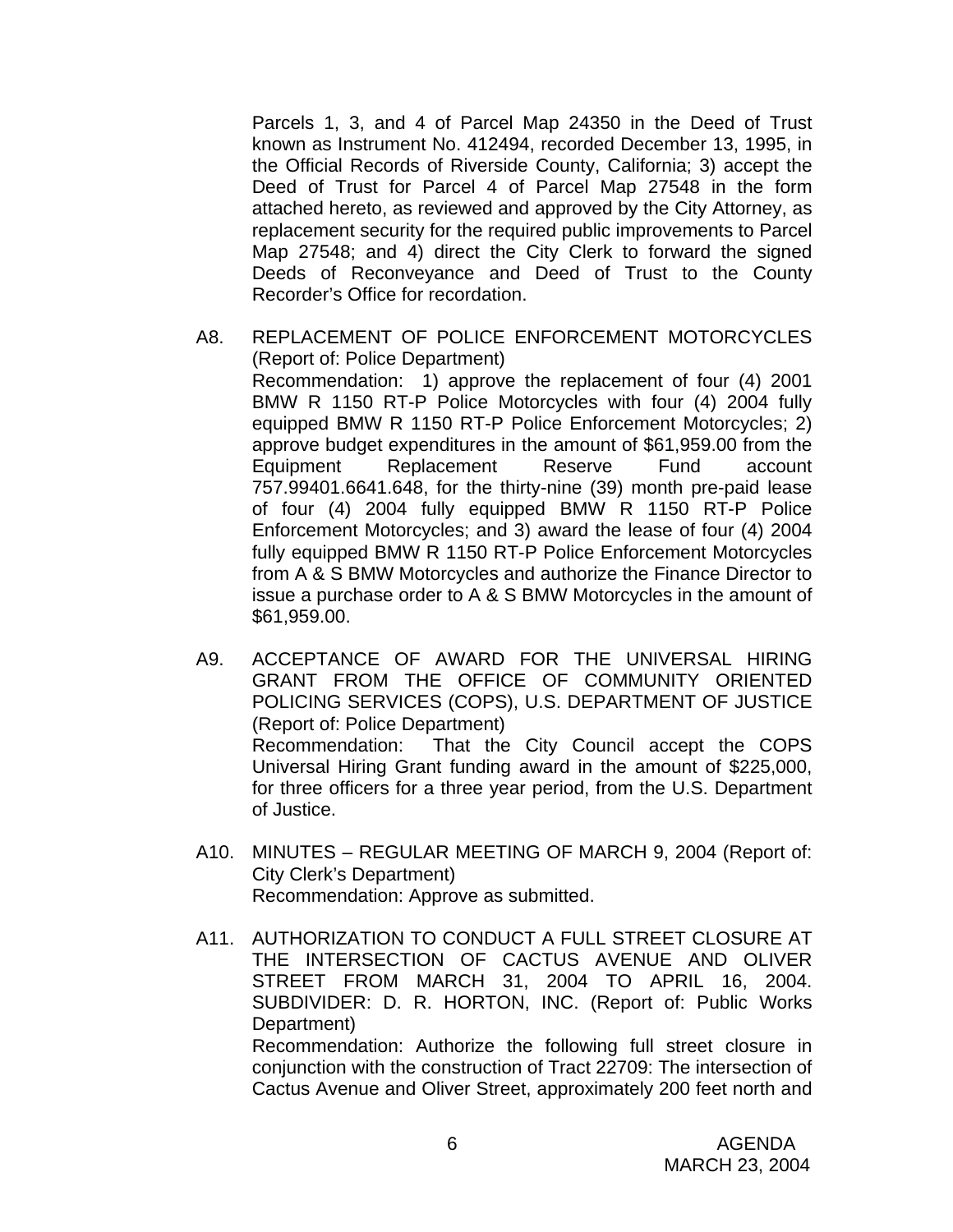200 feet west of the intersection from March 31, 2004 to April 16, 2004.

- A12. INCREASED PENALTIES FOR UNAUTHORIZED PARKING IN SPACES DESIGNATED FOR DISABLED PERSONS (Report of: Administrative Services Department) Recommendation: Continue this report to April 13, 2004.
- A13. MEMORANDUM OF UNDERSTANDING BY AND BETWEEN EMPIRE LAND, LLC AND THE CITY OF MORENO VALLEY FOR THE CONSTRUCTION OF LASSELLE CORRIDOR BACKBONE ELECTRICAL SYSTEM (Report of: Public Works Department) Recommendation: Approve the Memorandum of Understanding (MOU) by and between Empire, LLC and the City of Moreno Valley for the construction of the Lasselle Corridor Backbone Electrical System; authorize staff to reconcile final construction costs associated with the Empire Land, LLC advancement of funds to the Moreno Valley Utility for the construction of the oversizing to a notto-exceed amount of \$919,185.00; and authorize the Mayor to execute the final MOU upon City Attorney's review and approval of the original MOU.

# **B. CONSENT CALENDAR** - **COMMUNITY SERVICES DISTRICT**

- B1. ORDINANCES FIRST READING BY TITLE ONLY Recommendation: Waive reading of all Ordinance Introductions and read by title only.
- B2. COMMUNITY FACILITIES DISTRICT NO. 1 (NEIGHBORHOOD PARK MAINTENANCE) - ANNEXATION 2003-2. (Report of: Public Works Department) Recommendation: Staff recommends that the City Council, acting in their respective capacity as President and Members of the Board of Directors of the Moreno Valley Community Services District adopt Resolution No. CSD 2004-03; a Resolution of the Moreno Valley Community Services District of the City of Moreno Valley, California, certifying the results of an election and adding property to Community Facilities District No. 1 ("CFD No. 1").

Resolution No. CSD 2004-03

 Resolution of the Moreno Valley Community Services District of the City of Moreno Valley, California, certifying the results of an election and adding property to Community Facilities District No. 1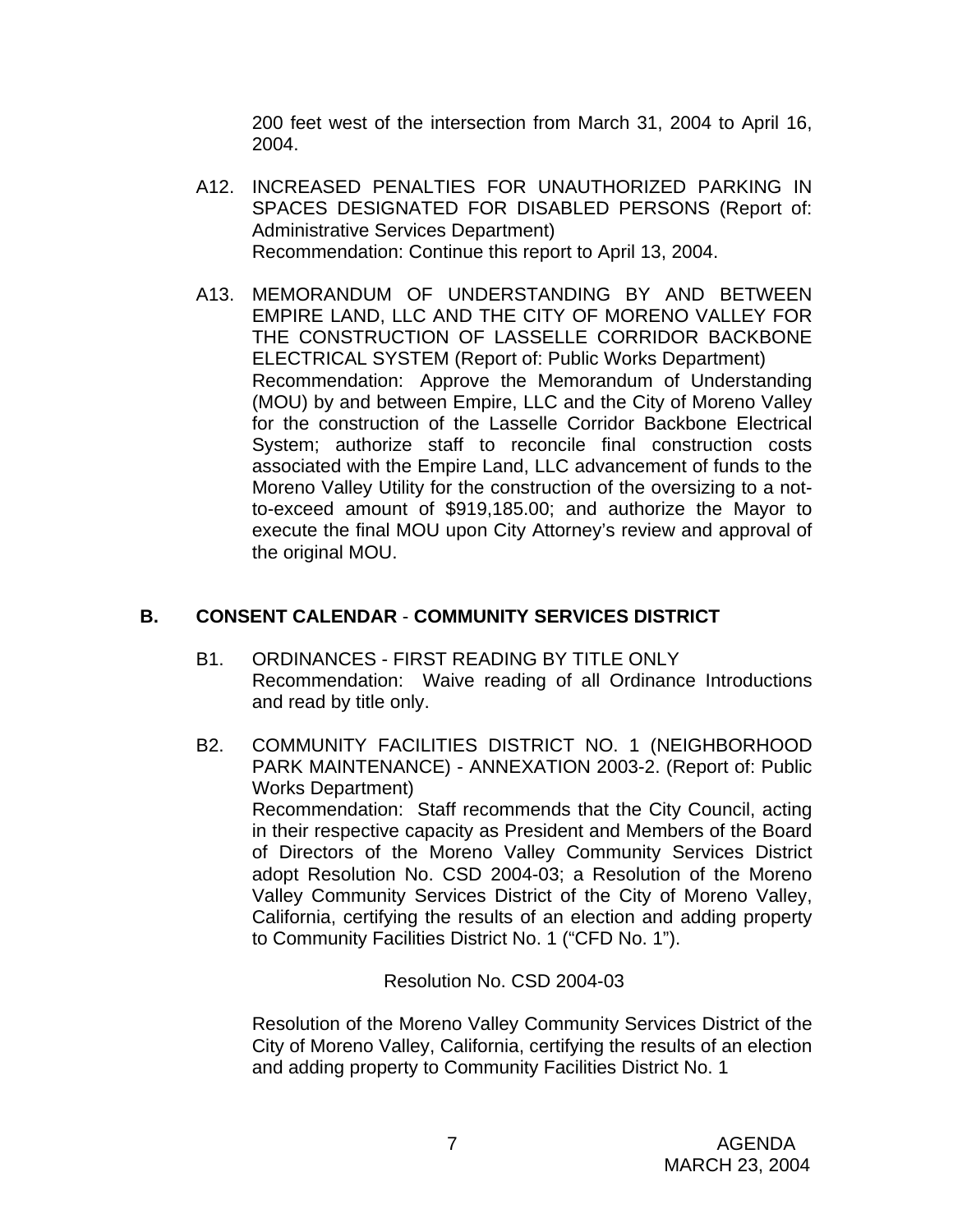- B3. RECOMMENDATION TO ACCEPT PROJECT AS COMPLETE, PROJECT NO. 02-001, VALLEY SKATE PARK (Report of: Parks and Recreation Department) Recommendation: Accept the work for the subject project constructed by H & H General Contractors Inc., of San Bernardino, California; direct the City Clerk to record the Notice of Completion within ten (10) calendar days at the office of the County Recorder of Riverside County, as required by Section 3093 of the California Civil Code; and authorize the Finance Director to release a total of \$120,902.71 in retention funds from the Valley Skate Park project to H & H General Contractors Inc. thirty-five (35) calendar days after the date of recordation of the Notice of Completion.
- B4. AWARD OF CONTRACT PROJECT NO. E-3/04 -MAINTENANCE OF STREETSCAPE LANDSCAPING AND IRRIGATION MORENO VALLEY RANCH WEST (Report of: Public Works Department) Recommendation: That the City Council, acting in their capacity as the Board of Directors of the Moreno Valley Community Services District (CSD): 1) approve the attached Agreement for landscape maintenance services with Bemus Landscape, Inc., Santa Ana, California, and; 2) authorize the President of the Board to execute said Agreement with Bemus Landscape, Inc., and; 3) authorize the Purchasing Agent to issue open purchase orders to Bemus Landscape, Inc. in the amounts of: a.) One hundred forty-three thousand four hundred seventy-five dollars and no/100 (\$143,475.00) for fifteen months of base maintenance service, and; b.) Twenty-one thousand two hundred ninety-three dollars and no/100 (\$21,293.00) for anticipated additional work, per Section 3., paragraph d. of said Agreement.
- B5. MINUTES REGULAR MEETING OF MARCH 9, 2004 (Report of: City Clerk's Department) Recommendation: Approve as submitted.

### **C. CONSENT CALENDAR** - **COMMUNITY REDEVELOPMENT AGENCY**

- C1. ORDINANCES FIRST READING BY TITLE ONLY Recommendation: Waive reading of all Ordinance Introductions and read by title only.
- C2. EXTENSION OF THE HOUSING ASSISTANCE AGREEMENT WITH COACHELLA VALLEY HOUSING COALITION (Report of: Community and Economic Development Department) Recommendation: That the Board of Directors of the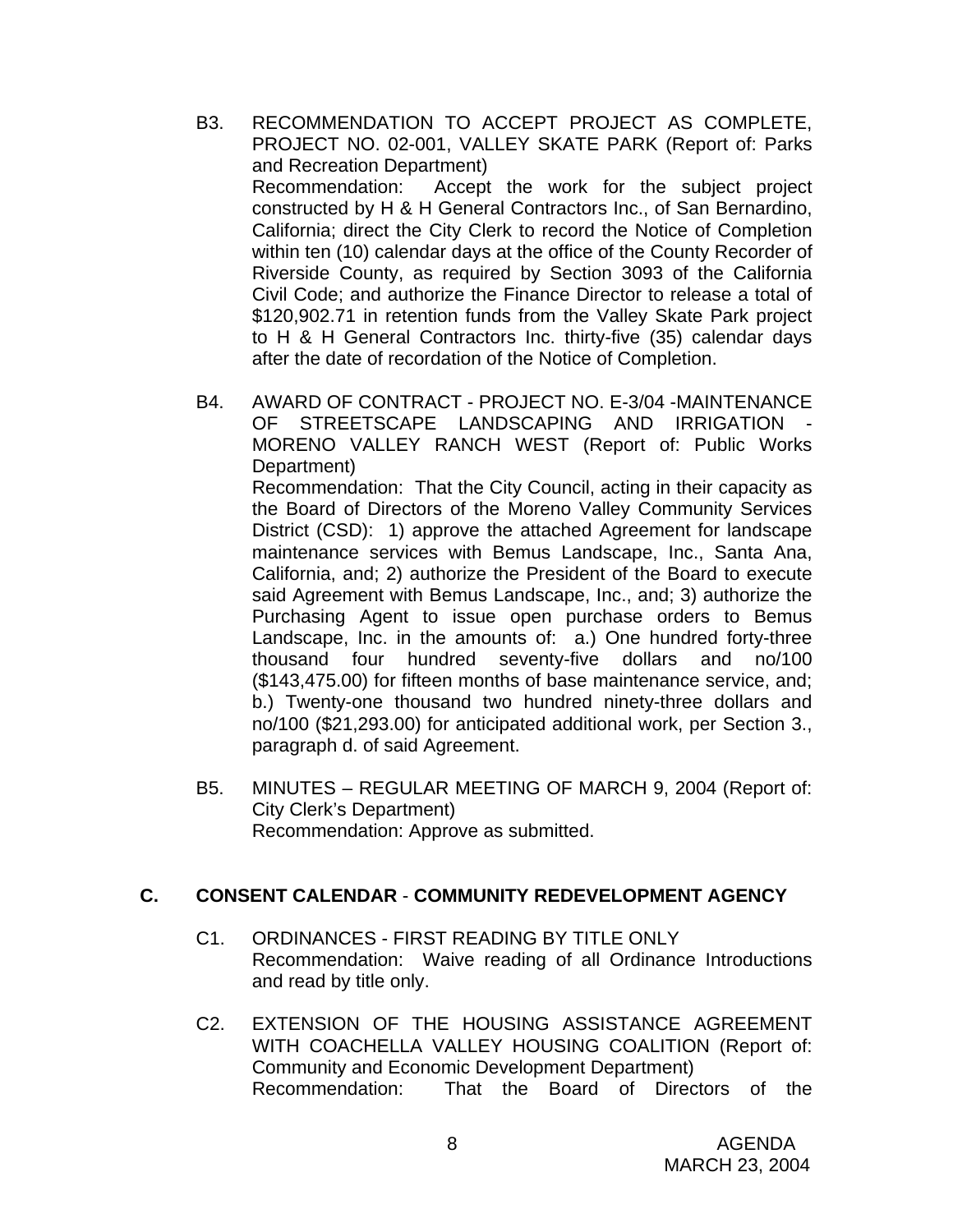Redevelopment Agency extend the Housing Assistance Agreement with Coachella Valley Housing Coalition.

C3. MINUTES – REGULAR MEETING OF MARCH 9, 2004 (Report of: City Clerk's Department) Recommendation: Approve as submitted.

# **D. CONSENT CALENDAR** - **BOARD OF LIBRARY TRUSTEES**

- D1. ORDINANCES FIRST READING BY TITLE ONLY Recommendation: Waive reading of all Ordinance Introductions and read by title only.
- D2. MINUTES REGULAR MEETING OF MARCH 9, 2004 (Report of: City Clerk's Department) Recommendation: Approve as submitted.

# **E. PUBLIC HEARINGS**

Questions or comments from the public on a Public Hearing matter are limited to five minutes per individual and must pertain to the subject under consideration.

 Those wishing to speak should complete and submit a GOLDENROD speaker slip to the Bailiff.

- E1. PUBLIC HEARING FOR INCLUSION OF TENTATIVE PARCEL MAP 31750 INTO THE COMMUNITY SERVICES DISTRICT ZONE M (COMMERCIAL/INDUSTRIAL IMPROVED MEDIAN MAINTENANCE) PROGRAM. SOUTH OF ALESSANDRO BOULEVARD BETWEEN GRANT STREET AND ELSWORTH STREET (Report of: Public Works Department) Recommendation: That the City Council, acting in their capacity as the Board of Directors of the Moreno Valley Community Services District (CSD), after conducting the public hearing:
	- 1) Tabulate the mail ballot for the CSD Zone M program;
	- 2) Verify and accept the results of the mail ballot proceeding as identified on the Official Tally Sheet and attached Assessor Parcel Number (APN) listing;
	- 3) Receive and file with the City Clerk's Office the accepted Official Tally Sheet and attached APN listing; and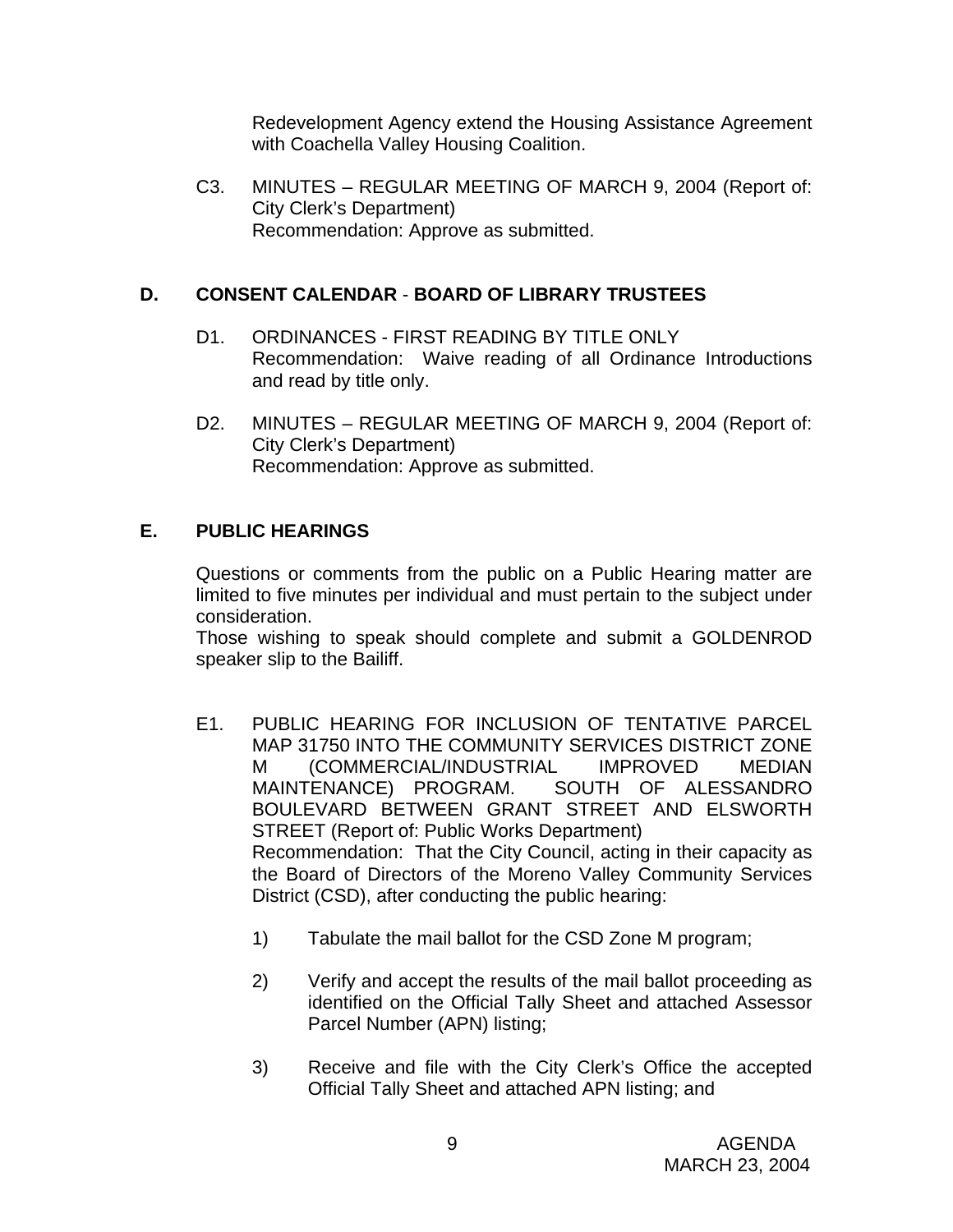- 4) If approved, authorize and impose the CSD Zone M charge.
- E2. PUBLIC HEARINGS REGARDING:
- A. A PUBLIC HEARING ON THE PLANNING COMMISSION'S JANUARY 22, 2004 APPROVAL RECOMMENDATION OF A GENERAL PLAN AMENDMENT (PA03-0095) AND A ZONE CHANGE (PA03-0096) FROM THE CURRENT OFFICE (O) TO RESIDENTIAL 5 (R5) ZONE, AND TENTATIVE TRACT MAP NO. 31213 (PA03-0097) TO SUBDIVIDE 17.29-NET ACRES INTO 63 SINGLE-FAMILY RESIDENTIAL LOTS LOCATED AT THE NORTHWEST CORNER OF ALESSANDRO BOULEVARD AND MORRISON STREET (Report of: Community and Economic Development Department)

Recommendation: The subject General Plan Amendment application is linked with two other General Plan Amendment applications. The applications are linked because state law (Government Code Section 65358) does not allow any mandatory element of a general plan to be amended more frequently than four times during any calendar year. Because the applications are linked, the formal action on the resolution approving the General Plan Amendment cannot take place until the other General Plan Amendment applications have been at least approved in concept. Therefore, the first set of actions below should be taken only if the General Plan Amendments for the two other projects have already been approved in concept. If not, the second set of actions should be taken to approve the General Plan Amendment application in concept, and defer formal action on the introduction of the ordinance, and the approval of the resolution for the tentative tract map until the General Plan Amendment is approved.

If both the General Plan Amendment applications PA03-0111 and PA03-0009 have been approved in concept by the City Council, staff recommends that the City Council:

- 1. Adopt a Negative Declaration for applications PA03-0095, PA03-0096, and PA03-0097. The projects, individually and cumulatively, will not result in a significant effect on the environment;
- 2. Approve City Council Resolution No. 2004-20, approving PA03-0111, PA03-0095, and PA03-0009, thereby establishing general plan land use map designations for certain properties as described in the Resolution, and the revised General Plan Maps as attached to the Resolution as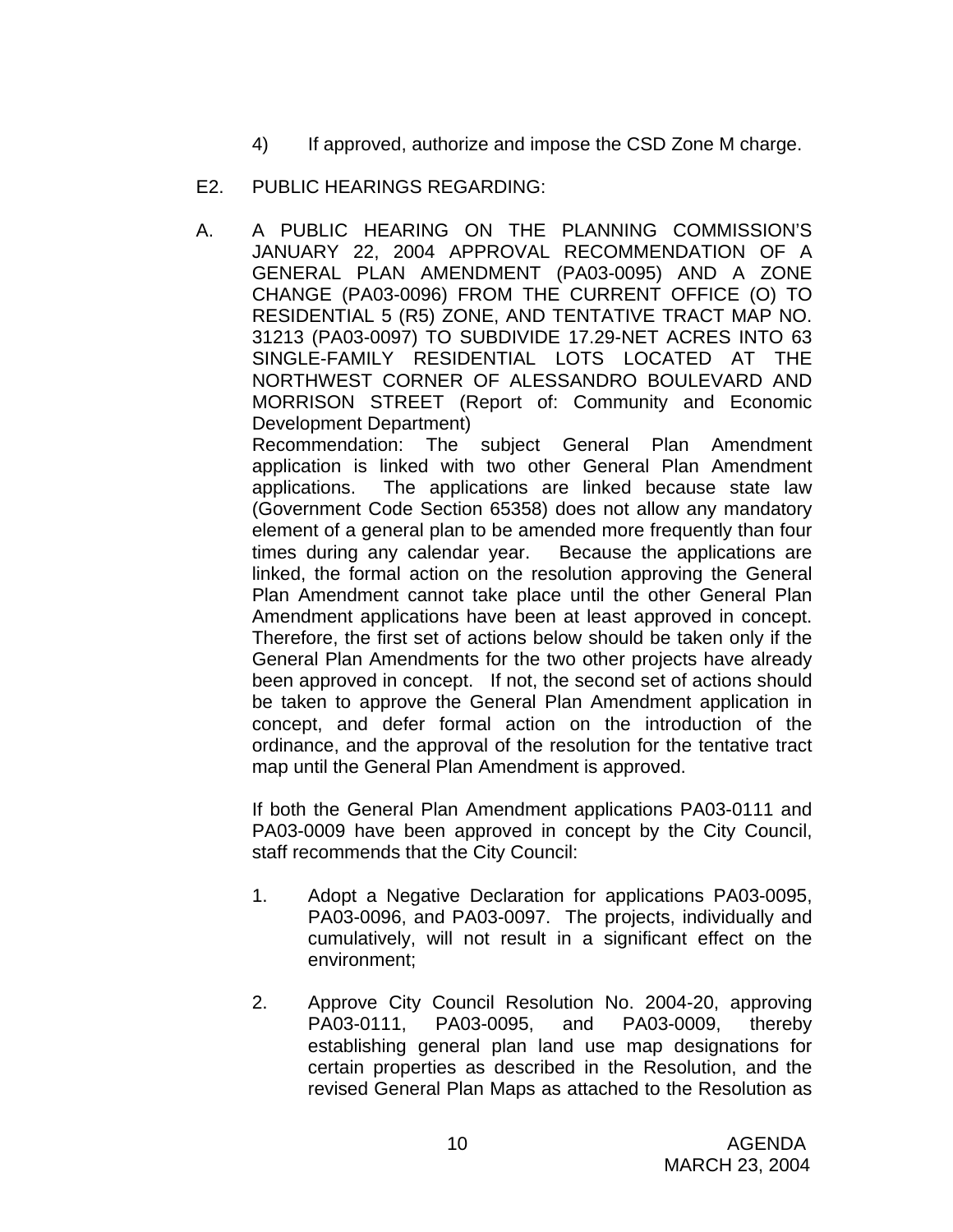#### Exhibits A, B, and C; and

#### Resolution No. 2004-20

A Resolution of the City Council of the City of Moreno Valley California, Approving a General Plan Amendment (PA03- 0111) Changing the Designation for Assessor's Parcel Number 477-150-018 from Neighborhood Commercial (NC) to Residential 5 (R5) for 10 Acres (8.7 Net Acres) Located at the Northwest Corner of Morrison Street and Eucalyptus Avenue; a General Plan Amendment (PA03-0095) Changing the Designation for Assessor's Parcel Numbers 477-220- 013, -014, and –016 from Office (O) to Residential 5 (R5) for 17.29-Net Acres Located at the Northwest Corner of Alessandro Boulevard and Morrison Street; and a General Plan Amendment (PA03-0009) Changing the Land Use Designation for Assessor Parcel Numbers 486-250-006, 009 and 010 from Community Commercial (CC) to Residential 5 (R5) for a 28.67 Net Acre Parcel Located on the North Side of Cactus Avenue, South of Brodiaea Avenue, East of Oliver Street and West of Moreno Beach Drive and thereby Establishing General Plan Land Use Map Designations for Certain Properties as Described in the Resolution, and the Revised General Plan Maps as Attached to the Resolution as Exhibits A, B, and C.

3. Introduce City Council Ordinance No. 661, approving PA03- 0096, a Zone Change from Office (O) to Residential 5 (R5) for Assessor's Parcel Number 477-220-013, -014, and -016 for 17.29-net acres located at the Northwest corner of Alessandro Boulevard and Morrison Street; and

#### Ordinance No. 661

 An Ordinance of the City Council of the City of Moreno Valley, California, Approving PA03-0096, a Zone Change for Assessor's Parcel Numbers 477-220-013, -014, and –016 from Office to R5 for 17.29-Net Acres Located at the Northwest Corner of Alessandro Boulevard and Morrison Street in Order to Develop Tentative Tract Map No. 31213

4. Approve City Council Resolution No. 2004-21, approving PA03-0097, Tentative Tract Map No. 31213, based on the findings in the Resolution, and the conditions of approval as attached to the resolution as Exhibit A.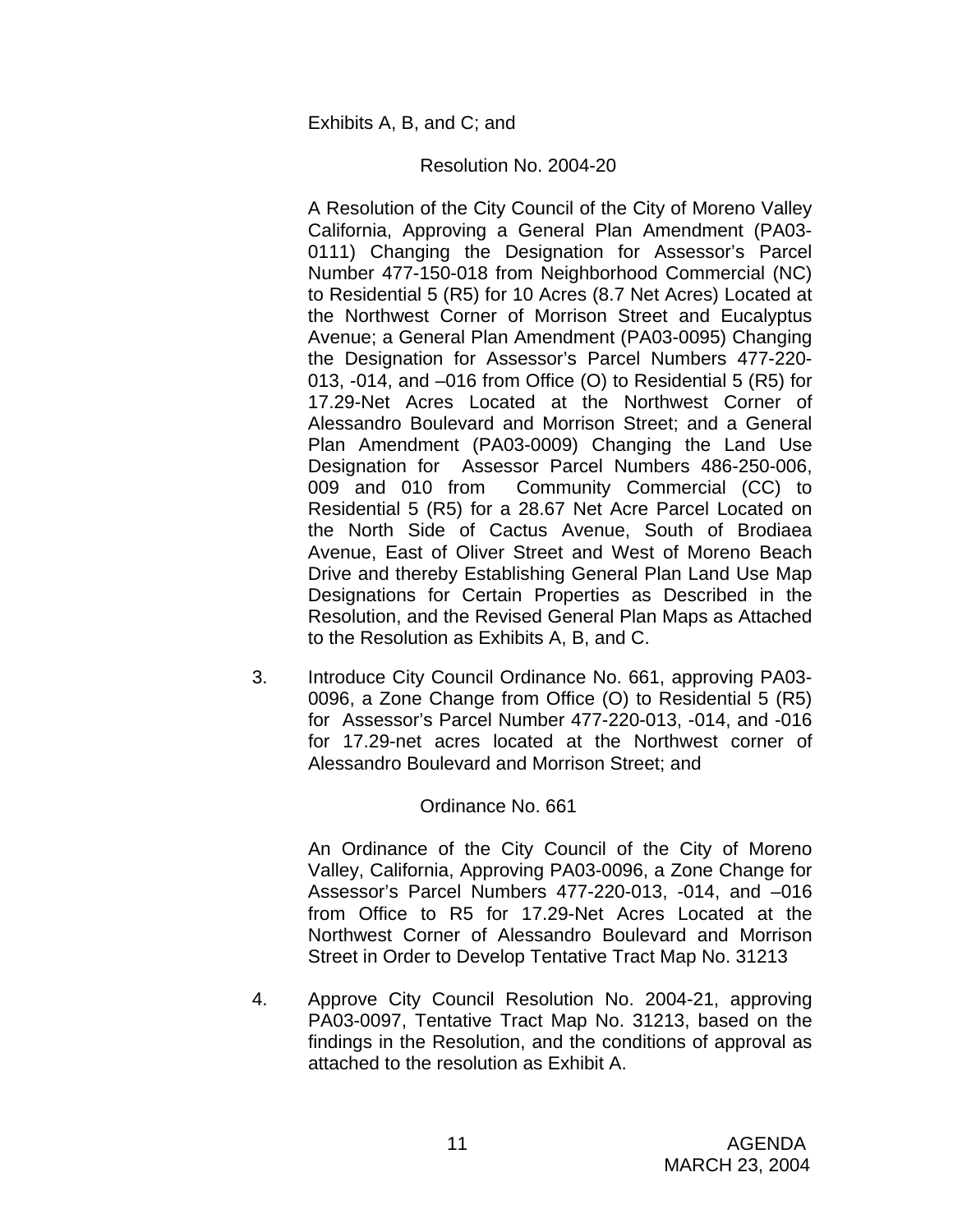### Resolution No. 2004-21

A Resolution of the City Council of the City of Moreno Valley, California, Approving Tentative Tract Map No. 31213 (PA03- 0097) to Subdivide the 17.29-Net Acres Located at the Northwest Corner of Alessandro Boulevard and Morrison Street into 63 Single-Family Residential Lots

#### OR

If General Plan Amendment application PA03-0111 or PA03- 0009 have yet to be approved in concept by the City Council, staff recommends that the City Council:

- 1. Adopt a Negative Declaration for applications PA03-0095, PA03-0096, and PA03-0097. The projects, individually and cumulatively, will not result in a significant effect on the environment;
- 2. Approve Resolution No. 2004-20, in concept, a Resolution approving applications PA03-0111, PA03-0095 and PA03- 0009, establishing General Plan Land Use Map designations for certain properties as described in the Resolution, and the revised General Plan Maps as attached to the Resolution as Exhibits A, B and C; and defer adoption of said Resolution until General Plan Amendment applications PA03-0111 and PA03-0009 have been approved or approved in concept by the City Council or said resolution is revised to delete references to applications PA03-0111 or PA03-0009;

#### Resolution No. 2004-20

A Resolution of the City Council of the City of Moreno Valley California, Approving a General Plan Amendment (PA03- 0111) Changing the Designation for Assessor's Parcel Number 477-150-018 from Neighborhood Commercial (NC) to Residential 5 (R5) for 10 Acres (8.7 Net Acres) Located at the Northwest Corner Of Morrison Street and Eucalyptus Avenue; a General Plan Amendment (PA03-0095) Changing the Designation for Assessor's Parcel Numbers 477-220- 013, -014, and –016 from Office (O) to Residential 5 (R5) for 17.29-Net Acres Located at the Northwest Corner of Alessandro Boulevard and Morrison Street; and a General Plan Amendment (PA03-0009) Changing the Land Use Designation for Assessor Parcel Numbers 486-250-006, 009 and 010 from Community Commercial (CC) To Residential 5 (R5) for a 28.67 Net Acre Parcel Located on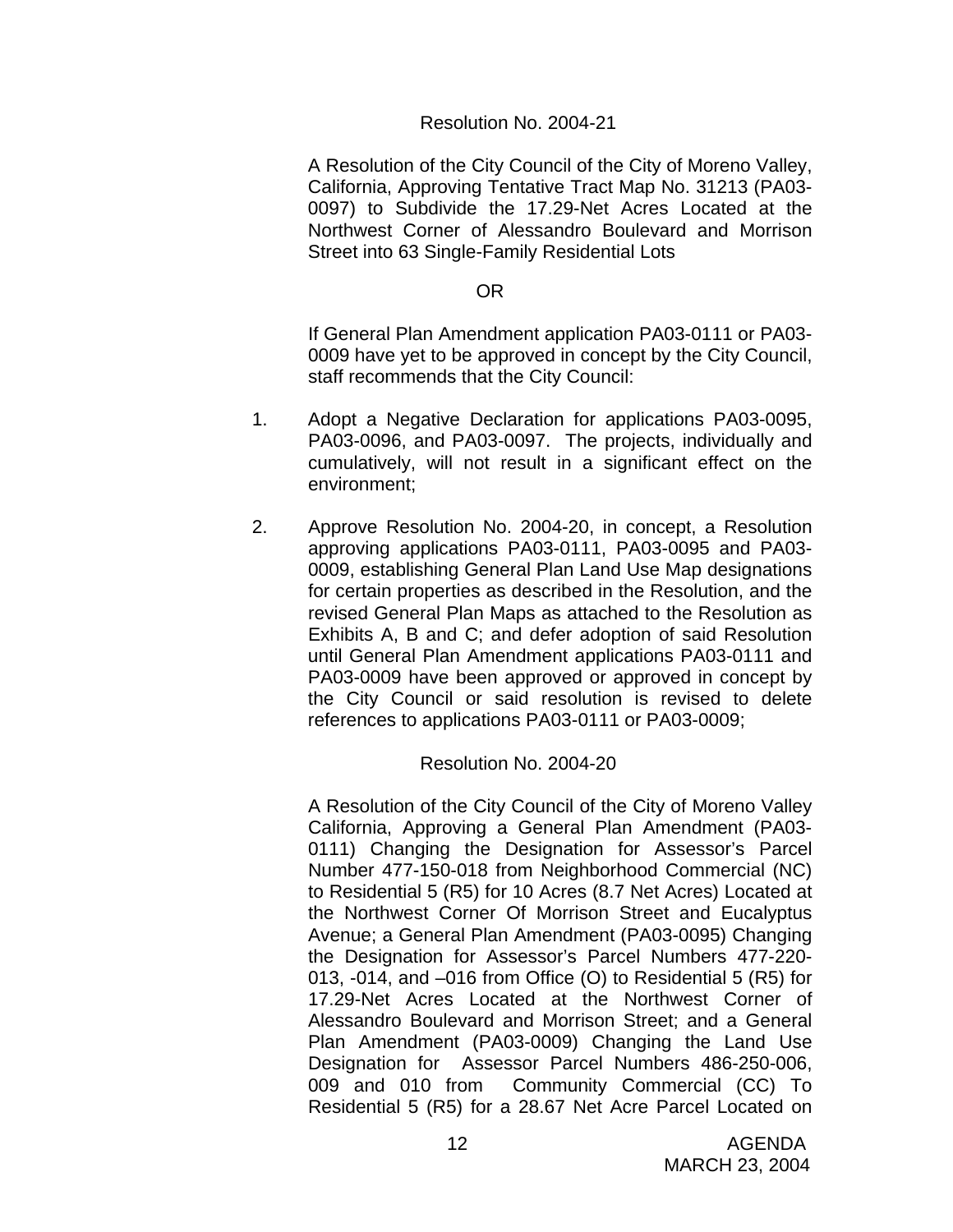the North Side of Cactus Avenue, South of Brodiaea Avenue, East of Oliver Street and West of Moreno Beach Drive and thereby Establishing General Plan Land Use Map Designations for Certain Properties as Described in the Resolution, and the Revised General Plan Maps as Attached to the Resolution as Exhibits A, B, and C.

3. Introduce City Council Ordinance No. 661 in concept, approving PA03-0096, a Change of Zone from Office to R5 for Assessor's Parcel Numbers 477-220-013, -014, and -016, based on the findings in the Ordinance, and the revised Zoning Map as attached to the ordinance as Exhibit A; and defer introduction of the Ordinance until Resolution No. 2004-20 has been approved or approved in concept by the City Council (roll call required); and

### Ordinance No. 661

An Ordinance of the City Council of the City of Moreno Valley, California, Approving PA03-0096, a Zone Change for Assessor's Parcel Numbers 477-220-013, -014, and –016 from Office to R5 for 17.29-Net Acres Located at the Northwest Corner of Alessandro Boulevard and Morrison Street in Order to Develop Tentative Tract Map No. 31213

4. Approve Resolution No. 2004-21 in concept, a resolution approving PA03-0097, Tentative Tract Map No. 31213, based on the findings in the Resolution, and the conditions of approval as attached to the resolution as Exhibit A; and defer adoption of said Resolution until General Plan Amendment applications PA03-0111 and PA03-0009 have been approved or approved in concept by the City Council

#### Resolution No. 2004-21

A Resolution of the City Council of the City of Moreno Valley, California, Approving Tentative Tract Map No. 31213 (PA03- 0097) to Subdivide the 17.29-Net Acres Located at the Northwest Corner of Alessandro Boulevard and Morrison Street into 63 Single-Family Lots

B. A PUBLIC HEARING REGARDING THE APPLICANT'S REQUEST FOR A CHANGE OF ZONE (PA03-0008) AND GENERAL PLAN AMENDMENT (PA03-0009) FOR A CHANGE IN LAND USE DESIGNATION FROM CC (COMMUNITY COMMERCIAL) TO R5 (RESIDENTIAL-5). IN ADDITION, THE APPLICANT REQUESTS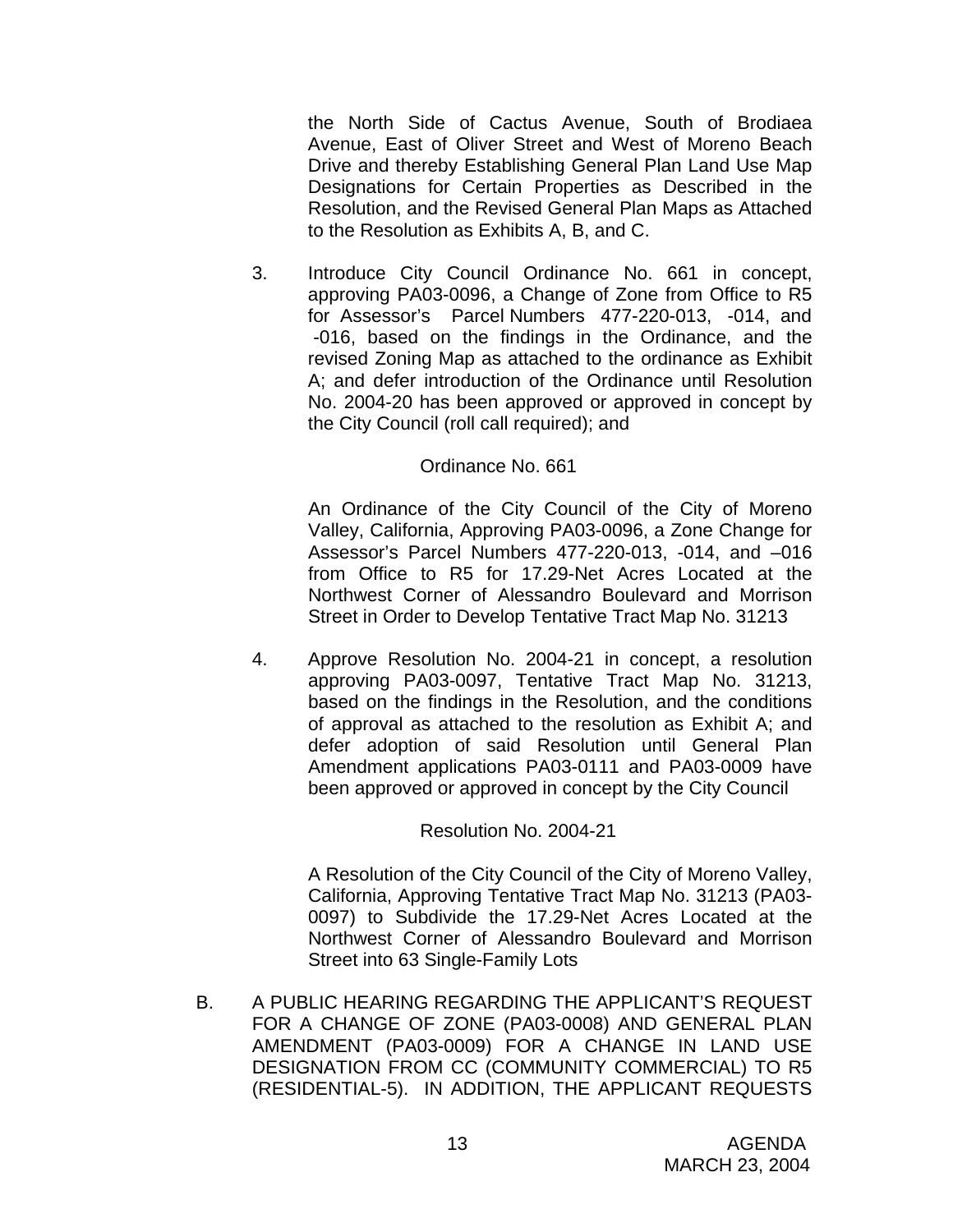APPROVAL OF TENTATIVE TRACT MAP NO. 31129 (PA03-0010) TO SUBDIVIDE A 28.67 NET-ACRE PARCEL OF LAND INTO 111 SINGLE-FAMILY RESIDENTIAL LOTS AND A LETTERED LOT FOR A MULTI-USE TRAIL. THE PROPOSED PROJECT, SUBMITTED BY THE APPLICANT, WINCHESTER ASSOCIATES INC., IS LOCATED ON THE NORTH SIDE OF CACTUS AVENUE, SOUTH OF BRODIAEA AVENUE, EAST OF OLIVER STREET AND WEST OF MORENO BEACH DRIVE (Report of: Community and Economic Development Department)

Recommendation: The subject General Plan Amendment application is linked with two other General Plan Amendment applications. The applications are linked because state law (Government Code Section 65358) does not allow any mandatory element of a general plan to be amended more frequently than four times during any calendar year. Because the applications are linked, the formal action on the resolution approving the General Plan Amendment cannot take place until the other General Plan Amendment applications have been at least approved in concept. Therefore, the first set of actions below should be taken only if the General Plan Amendments for the two other projects have already been approved in concept. If not, the second set of actions should be taken to approve the General Plan Amendment application in concept, and defer formal action on the introduction of the ordinance, and the approval of the resolution for the tentative tract map until the General Plan Amendment is approved.

If General Plan Amendment applications PA03-0111 and PA03- 0095 have been approved in concept by the City Council, staff recommends that the City Council:

- 1. Adopt a Negative Declaration for PA03-0008 (Change of Zone), PA03-0009 (General Plan Amendment), and PA03-0010 (Tentative Tract Map) pursuant to the California Environmental Quality Act (CEQA) Guidelines. The projects individual and cumulatively, will not result in a significant effect on the environment;
- 2. Approve City Council Resolution 2004-20, approving PA03- 0111, PA03-0095 and PA03-0009, thereby establishing General Plan land use map designations for certain properties as described in the Resolution, and the revised General Plan Maps as attached to the Resolution as Exhibits A, B and C;

#### Resolution No. 2004-20

A Resolution of the City Council of the City of Moreno Valley California, Approving a General Plan Amendment (PA03-0111)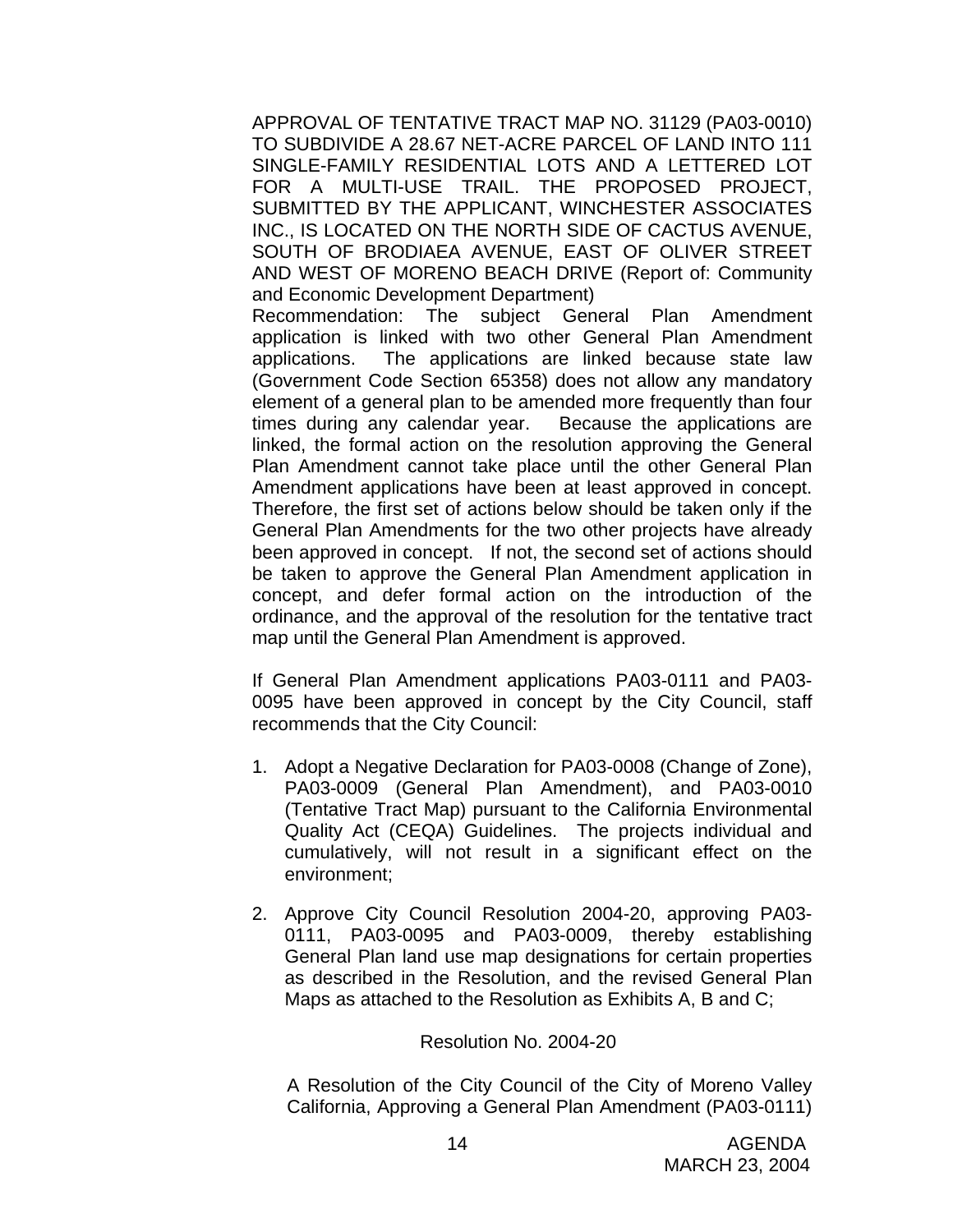Changing the Designation for Assessor's Parcel Number 477- 150-018 from Neighborhood Commercial (NC) to Residential 5 (R5) For 10 Acres (8.7 Net Acres) Located at the Northwest Corner Of Morrison Street and Eucalyptus Avenue; a General Plan Amendment (PA03-0095) Changing the Designation for Assessor's Parcel Numbers 477-220-013, -014, and –016 from Office (O) to Residential 5 (R5) for 17.29-Net Acres Located at the Northwest Corner of Alessandro Boulevard and Morrison Street; and a General Plan Amendment (PA03-0009) Changing the Land Use Designation for Assessor Parcel Numbers 486- 250-006, 009 And 010 from Community Commercial (CC) to Residential 5 (R5) for a 28.67 Net Acre Parcel Located on the North Side of Cactus Avenue, South of Brodiaea Avenue, East of Oliver Street and West of Moreno Beach Drive and thereby Establishing General Plan Land Use Map Designations for Certain Properties as Described in the Resolution, and the Revised General Plan Maps as Attached to the Resolution as Exhibits A, B, and C.

3. Introduce City Council Ordinance No. 662, approving PA03- 0008, requesting to change the zoning classifications for certain property from CC (Community Commercial) to R5 (Residential-5) as described in the Ordinance;

### Ordinance No. 662

An Ordinance of the City Council of the City of Moreno Valley, California, (PA03-0009), Amending the Official Zoning Atlas of said City, Changing the Zone on a 28.67 Acre Parcel of Land, from Community Commercial (CC) to R-5 (Residential-5) Land Use District Located on the North Side of Cactus Avenue, South of Brodiaea Avenue, East of Oliver Street and West of Moreno Beach Drive

 4. Approve City Council Resolution 2004 -22, approving PA03- 0010, (Tentative Tract Map No. 31129) for 111 single-family residential lots and a lettered lot for a multi-use trail, based on the findings in the Resolution, and the conditions of approval, as attached to the Resolution as Exhibit A.

#### Resolution No. 2004-22

A Resolution of the City Council of the City of Moreno Valley, Approving PA03-0010 (Tentative Parcel Map No. 31129) for a 111 Lot Single-Family Residential Subdivision, Including a Lettered Lot for a Required Multi-Use Trail on a 28.67 Acre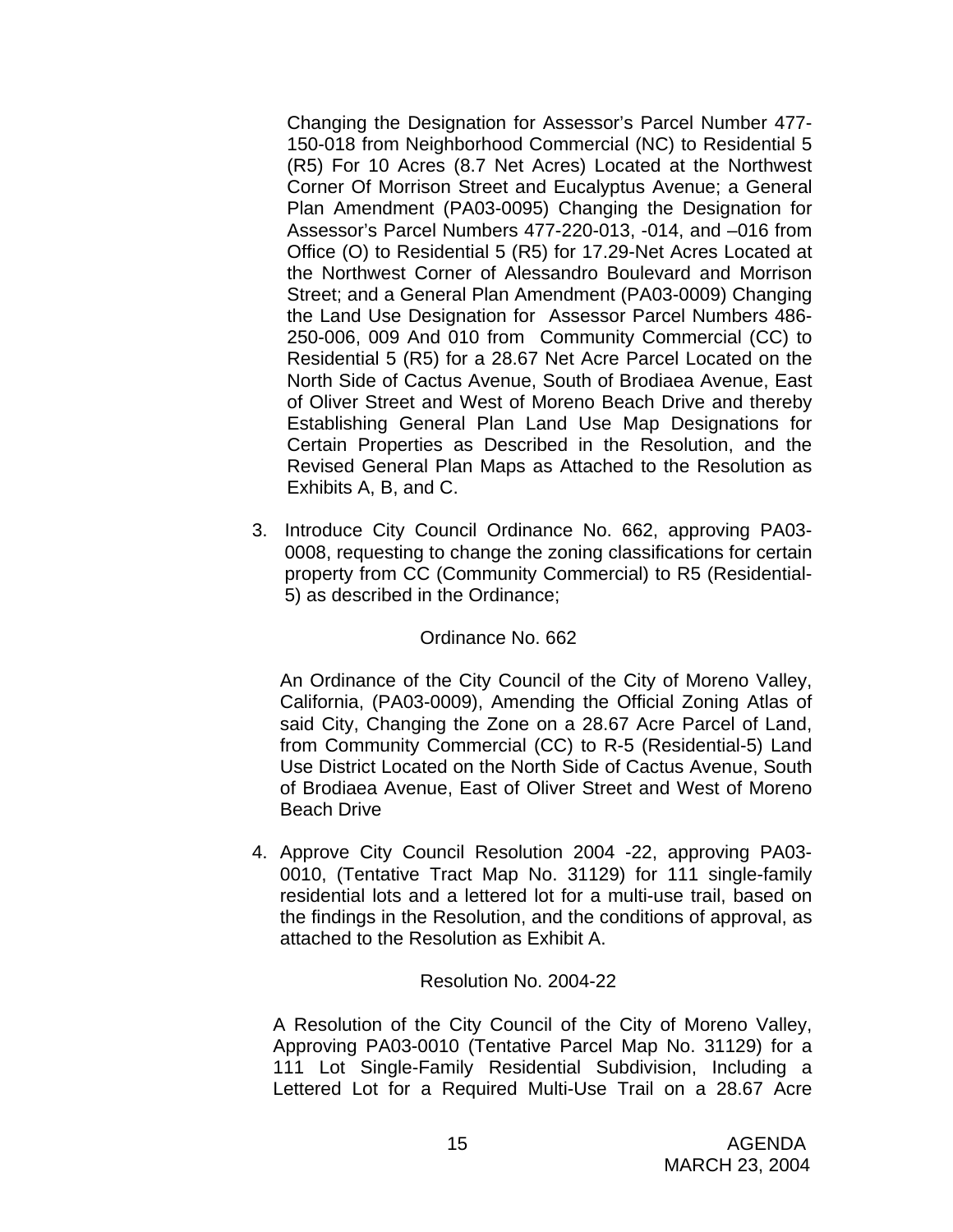Parcel of Land

If General Plan Amendment applications PA03-0111 and PA03- 0095 have yet to be approved in concept by the City Council, staff recommends that the City Council:

- 1. Adopt a Negative Declaration for PA03-0008 (Change of Zone), PA03-0009 (General Plan Amendment), and PA03- 0010 (Tentative Tract Map) pursuant to the California Environmental Quality Act (CEQA) Guidelines. The projects individual and cumulatively, will not result in a significant effect on the environment;
- 2. Approve Resolution 2004-20, in concept, a Resolution approving applications, PA03-0111, PA03-0095 and PA03- 0010, establishing General Plan Land Use Map designations for certain properties as described in the Resolution as Exhibits A, B, and C and defer adoption of said Resolution until General Plan Amendment Applications PA03-0111 and PA03-0095 have been approved or approved in concept by the City Council, or said Resolution is revised to delete references to applicantion PA03-0111 and PA03-0095.

### Resolution No. 2004-20

A Resolution of the City Council of the City of Moreno Valley California, Approving a General Plan Amendment (PA03- 0111) Changing the Designation for Assessor's Parcel Number 477-150-018 from Neighborhood Commercial (NC) to Residential 5 (R5) For 10 Acres (8.7 Net Acres) Located at the Northwest Corner Of Morrison Street and Eucalyptus Avenue; a General Plan Amendment (PA03-0095) Changing the Designation for Assessor's Parcel Numbers 477-220- 013, -014, and –016 from Office (O) to Residential 5 (R5) for 17.29-Net Acres Located at the Northwest Corner of Alessandro Boulevard and Morrison Street; and a General Plan Amendment (PA03-0009) Changing the Land Use Designation for Assessor Parcel Numbers 486-250-006, 009 and 010 from Community Commercial (CC) to Residential 5 (R5) for a 28.67 Net Acre Parcel Located on the North Side of Cactus Avenue, South of Brodiaea Avenue, East of Oliver Street and West of Moreno Beach Drive and thereby Establishing General Plan Land Use Map Designations for Certain Properties as Described in the Resolution, and the Revised General Plan Maps as Attached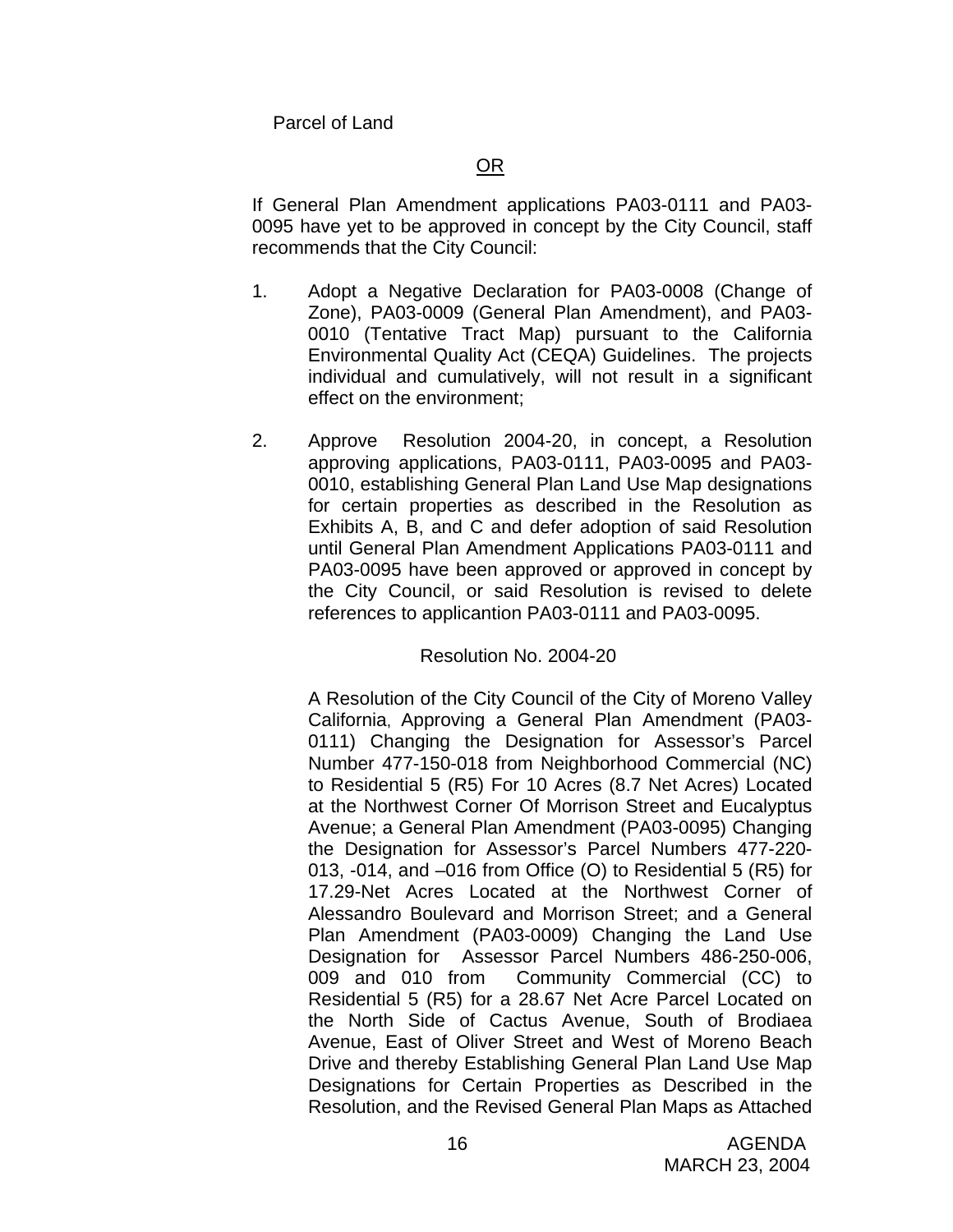to the Resolution as Exhibits A, B, and C.

3**.** Introduce City Council Ordinance No. 662, in concept**,** approving PA03-0008, a Change of Zone from CC (Community Commercial) to R5 (Residential-5) for Assessor's Parcel Numbers 486-250-006, 009 and 010 based on the findings established within the Ordinance, and the revised Zoning Map as attached to the ordinance as Exhibit A; and defer introduction of the Ordinance until Resolution No 2004-20 has been approved or approved in concept by the City Council (roll call required); and

### Ordinance No. 662

An Ordinance of the City Council of the City of Moreno Valley, California, (PA03-0009), Amending the Official Zoning Atlas of said City, Changing the Zone on a 28.67 Acre Parcel of Land, from Community Commercial (CC) to R-5 (Residential-5) Land Use District Located on the North Side of Cactus Avenue, South of Brodiaea Avenue, East of Oliver Street and West of Moreno Beach Drive

 4. Approve Resolution 2004-22 in concept, a resolution approving PA03-0010 (Tentative Tract Map No. 31129) for 111 single-family residential lots and a lettered lot for a multiuse trail, based on the findings in the Resolution and the conditions of approval as attached to the resolution as Exhibit A; and defer adoption of said Resolution until General Plan Amendment applications PA03-0111 and PA03-0095 have been approved or approved in concept by the City Council.

### Resolution No. 2004-22

A Resolution of the City Council of the City of Moreno Valley, Approving PA03-0010 (Tentative Parcel Map No. 31129) for a 111 Lot Single-Family Residential Subdivision, Including a Lettered Lot for a Required Multi-Use Trail on a 28.67 Acre Parcel of Land

C. A PUBLIC HEARING ON THE PLANNING COMMISSION'S FEBRUARY 12, 2004 APPROVAL RECOMMENDATION OF A GENERAL PLAN AMENDMENT (PA03-0111) AND A ZONE CHANGE (PA03-0010) FROM THE CURRENT NEIGHBORHOOD COMMERCIAL (NC) TO RESIDENTIAL 5 (R5) ZONE, AND TENTATIVE TRACT MAP NO, 31591 (PA03-0112) TO SUBDIVIDE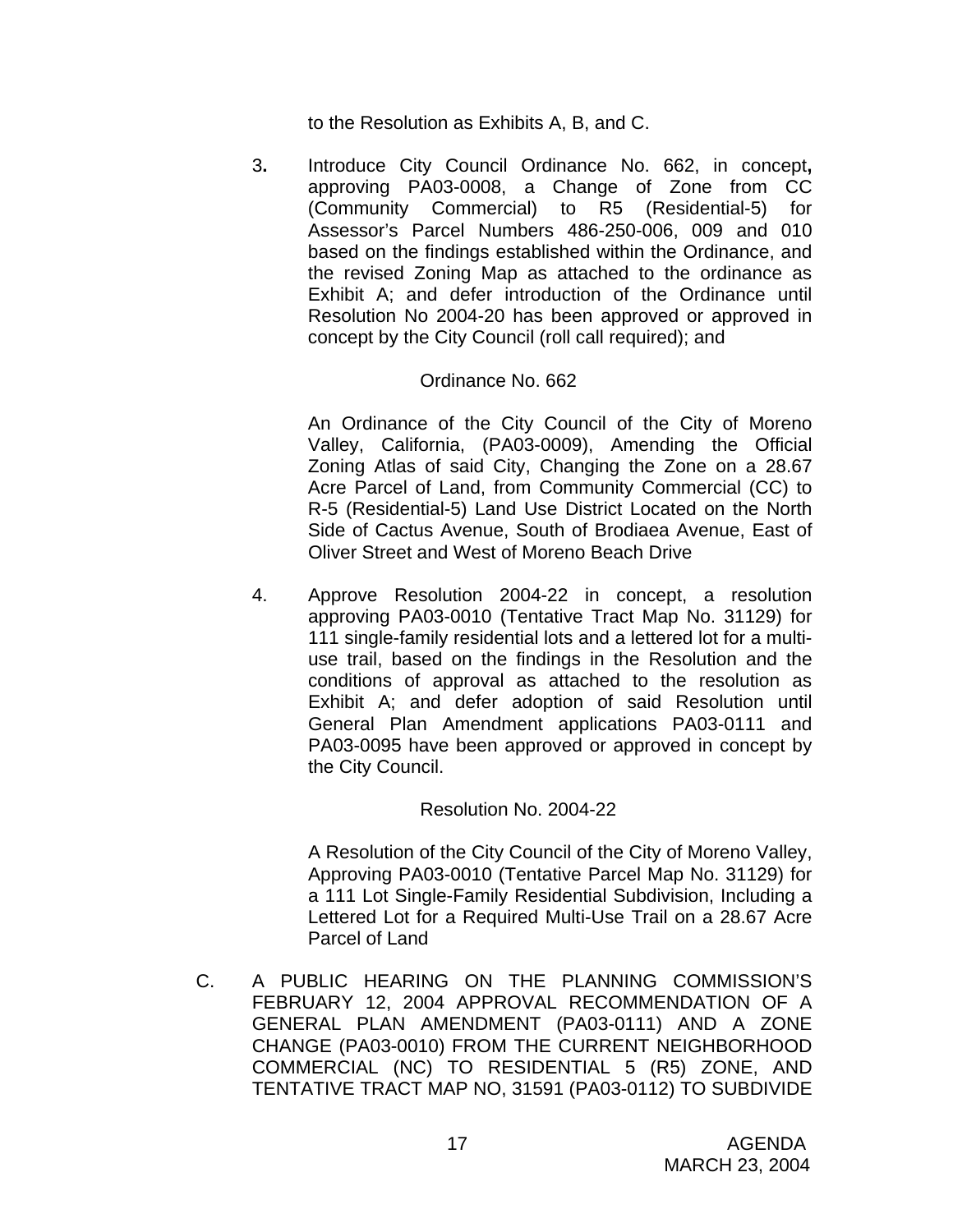10 ACRES (8.7 NET ACRES) INTO 34 SINGLE-FAMILY RESIDENTIAL LOTS LOCATED AT THE NORTHWEST CORNER OF MORRISON STREET AND EUCALYPTUS AVENUE (Report of: Community and Economic Development Department) Recommendation: The subject General Plan Amendment application is linked with two other General Plan Amendment Applications. The applications are linked because state law (Government Code Section 65358) does not allow any mandatory element of a general plan to be amended more frequently than four times during any calendar year. Because the applications are linked, the formal action on the resolution approving the General Plan Amendment cannot take place until the other General Plan Amendment applications have been at least approved in concept. Therefore, the first set of actions below should be taken only if the General Plan Amendments for the two other projects have already been approved in concept. If not, the second set of actions should be taken to approve the General Plan Amendment application in concept, and defer formal action on the introduction of the ordinance, and the approval of the resolution for the tentative tract map until the General Plan Amendment is approved.

If General Plan Amendment applications, PA03-0009 and PA03- 0095 have been approved in concept, staff recommends that the City Council:

- 1. Adopt a Negative Declaration for PA03-0110/0111/0112 pursuant to the California Environmental Quality Act (CEQA) Guidelines; and
- 2, Approve City Council Resolution No. 2004-20 approving PA03- 0111, PA03-0009 and PA03-0095, thereby establishing General Plan Land Use Map designations for certain properties as described in the Resolution, and the revised General Plan Maps as attached to the Resolution as Exhibits A, B, and C; and

#### Resolution No. 2004-20

A Resolution of the City Council of the City of Moreno Valley California, Approving a General Plan Amendment (PA03-0111) Changing the Designation for Assessor's Parcel Number 477- 150-018 from Neighborhood Commercial (NC) to Residential 5 (R5) For 10 Acres (8.7 Net Acres) Located at the Northwest Corner Of Morrison Street and Eucalyptus Avenue; a General Plan Amendment (PA03-0095) Changing the Designation for Assessor's Parcel Numbers 477-220-013, -014, and –016 from Office (O) to Residential 5 (R5) for 17.29-Net Acres Located at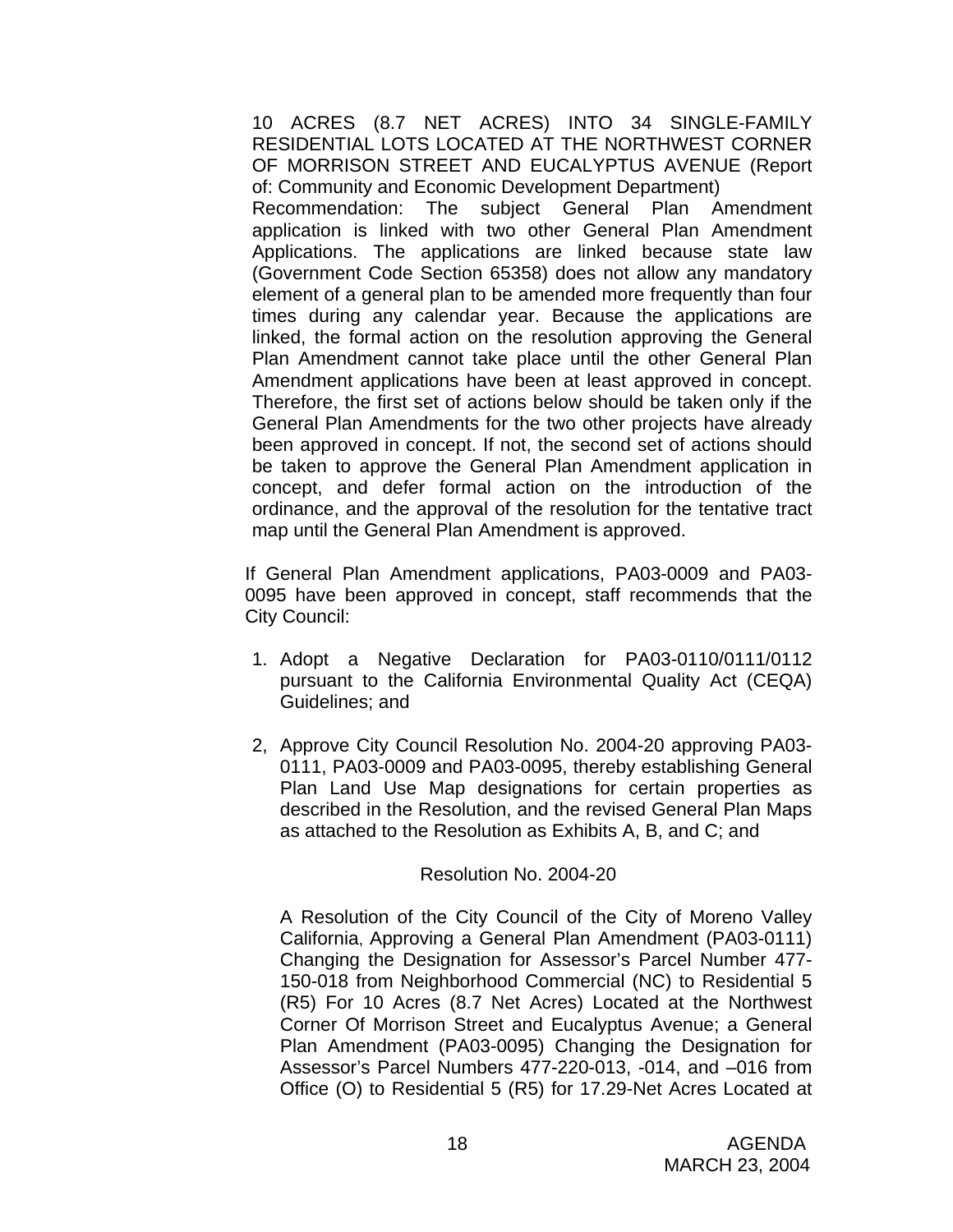the Northwest Corner of Alessandro Boulevard and Morrison Street; and a General Plan Amendment (PA03-0009) Changing the Land Use Designation for Assessor Parcel Numbers 486- 250-006, 009 And 010 from Community Commercial (CC) To Residential 5 (R5) for a 28.67 Net Acre Parcel Located on the North Side of Cactus Avenue, South of Brodiaea Avenue, East of Oliver Street and West of Moreno Beach Drive and thereby Establishing General Plan Land Use Map Designations for Certain Properties as Described in the Resolution, and the Revised General Plan Maps as Attached to the Resolution as Exhibits A, B, and C.

3. Introduce Ordinance No. 663, an Ordinance of the City Council of the City of Moreno Valley, California, approving PA03-0110, a Zone Change for Assessor's Parcel Number 477-150-018 from Neighborhood Commercial (NC) to Residential 5 (R5) for 10 acres (8.7 net acres) located at the northwest corner of Morrison Street and Eucalyptus Avenue

### Ordinance No. 663

An Ordinance of the City Council of the City of Moreno Valley, California, Approving a Zone Change (PA03-0110), from Neighborhood Commercial (NC) Zoning to Residential 5 (R5) for 10 Acres (8.7 Net Acres) Located at the Northwest Corner of Morrison Street and Eucalyptus Avenue

4. Approve City Council Resolution No. 2004-23 approving PA03- 0112, Tentative Tract Map 31591 to subdivide 10 acres (8.7 net acres) into 33 single-family residential lots located at the northwest corner of Morrison Street and Eucalyptus Avenue.

#### Resolution No. 2004-23

A Resolution of the City Council of the City of Moreno Valley, California, Approving Tentative Tract Map 31591 (PA03-0112), to Subdivide 10 Acres (8.7 Net Acres) into 33 Single-Family Residential Lots

#### <u>OR Starting and the Starting OR Starting</u>

If General Plan Amendment application PA03-0009 or PA03- 0095 have yet to be approved in concept by City Council, staff recommends that the City Council:

1. Adopt a Negative Declaration for applications PA03-0110,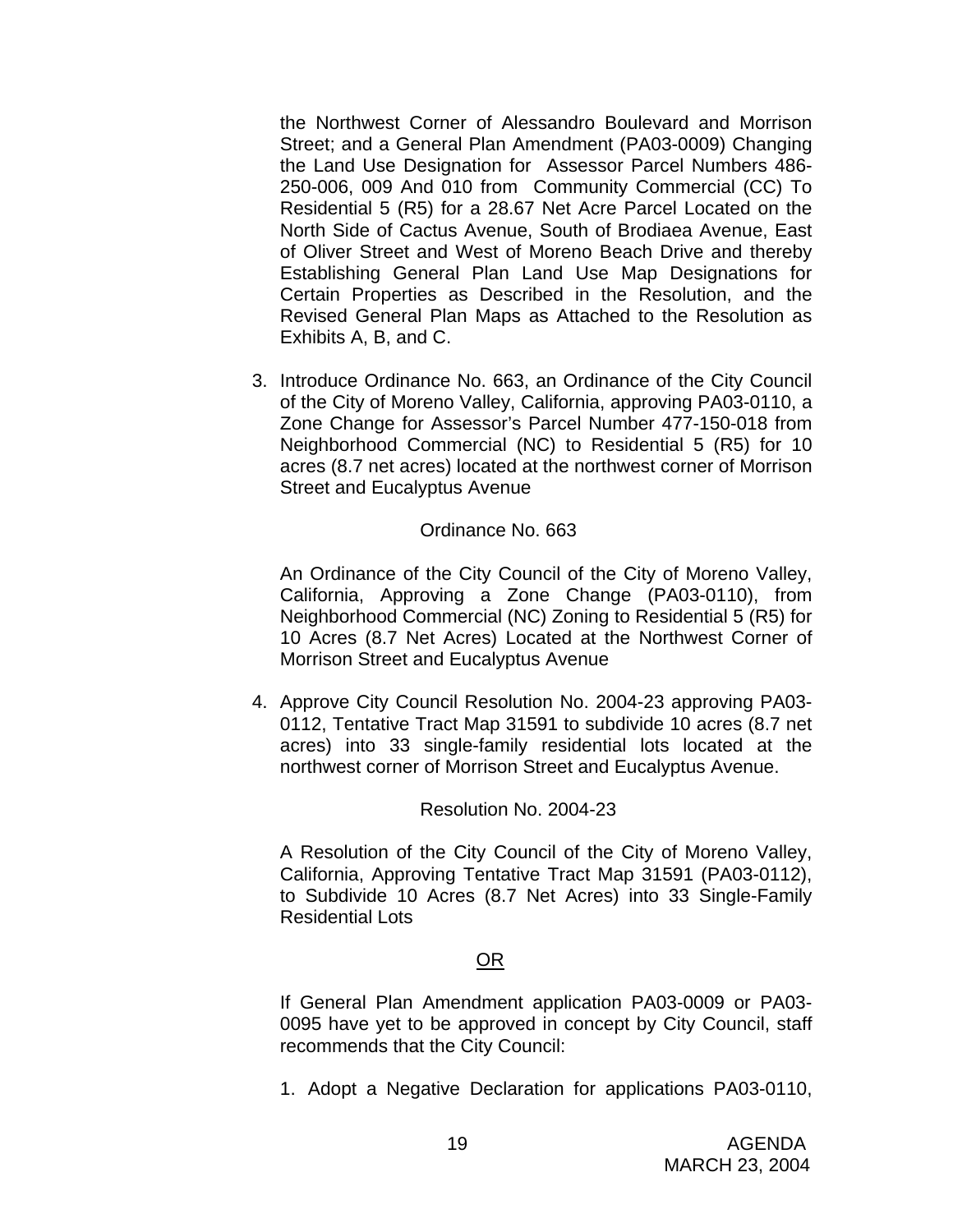PA03-0111, and PA03-0112. The projects, individually and cumulatively, will not result in a significant effect on the environment;

2. Approve Resolution No. 2004-20 in concept, a Resolution approving applications PA03-0111, PA03-0095 and PA03- 0009, establishing General Plan Land Use Map designations for certain properties as described in the Resolution, and the revised General Plan Maps as attached to the Resolution on Exhibits A, B, and C; and defer adoption of said Resolution until General Plan Amendment applications PA03-0009 and PA03-0095 have been approved or approved in concept by the City Council or said resolution is revised to delete references to applications PA03-0009 or PA 03-0095;

# Resolution No. 2004-20

A Resolution of the City Council of the City of Moreno Valley California, Approving a General Plan Amendment (PA03- 0111) Changing the Designation for Assessor's Parcel Number 477-150-018 from Neighborhood Commercial (NC) to Residential 5 (R5) For 10 Acres (8.7 Net Acres) Located at the Northwest Corner Of Morrison Street and Eucalyptus Avenue; a General Plan Amendment (PA03-0095) Changing the Designation for Assessor's Parcel Numbers 477-220- 013, -014, and –016 from Office (O) to Residential 5 (R5) for 17.29-Net Acres Located at the Northwest Corner of Alessandro Boulevard and Morrison Street; and a General Plan Amendment (PA03-0009) Changing the Land Use Designation for Assessor Parcel Numbers 486-250-006, 009 And 010 from Community Commercial (CC) To Residential 5 (R5) for a 28.67 Net Acre Parcel Located on the North Side of Cactus Avenue, South of Brodiaea Avenue, East of Oliver Street and West of Moreno Beach Drive and thereby Establishing General Plan Land Use Map Designations for Certain Properties as Described in the Resolution, and the Revised General Plan Maps as Attached to the Resolution as Exhibits A, B, and C.

3. Introduce City Council Ordinance 663, in concept, approving PA03-0110, a Change of Zone from Neighborhood Commercial (NC) to R5 for Assessor's Parcel Numbers 477- 150-018, based on the findings in the Ordinance, and the revised Zoning Ordinance until Resolution No. 2004-20 has been approved or approved in concept by the City Council (roll call required); and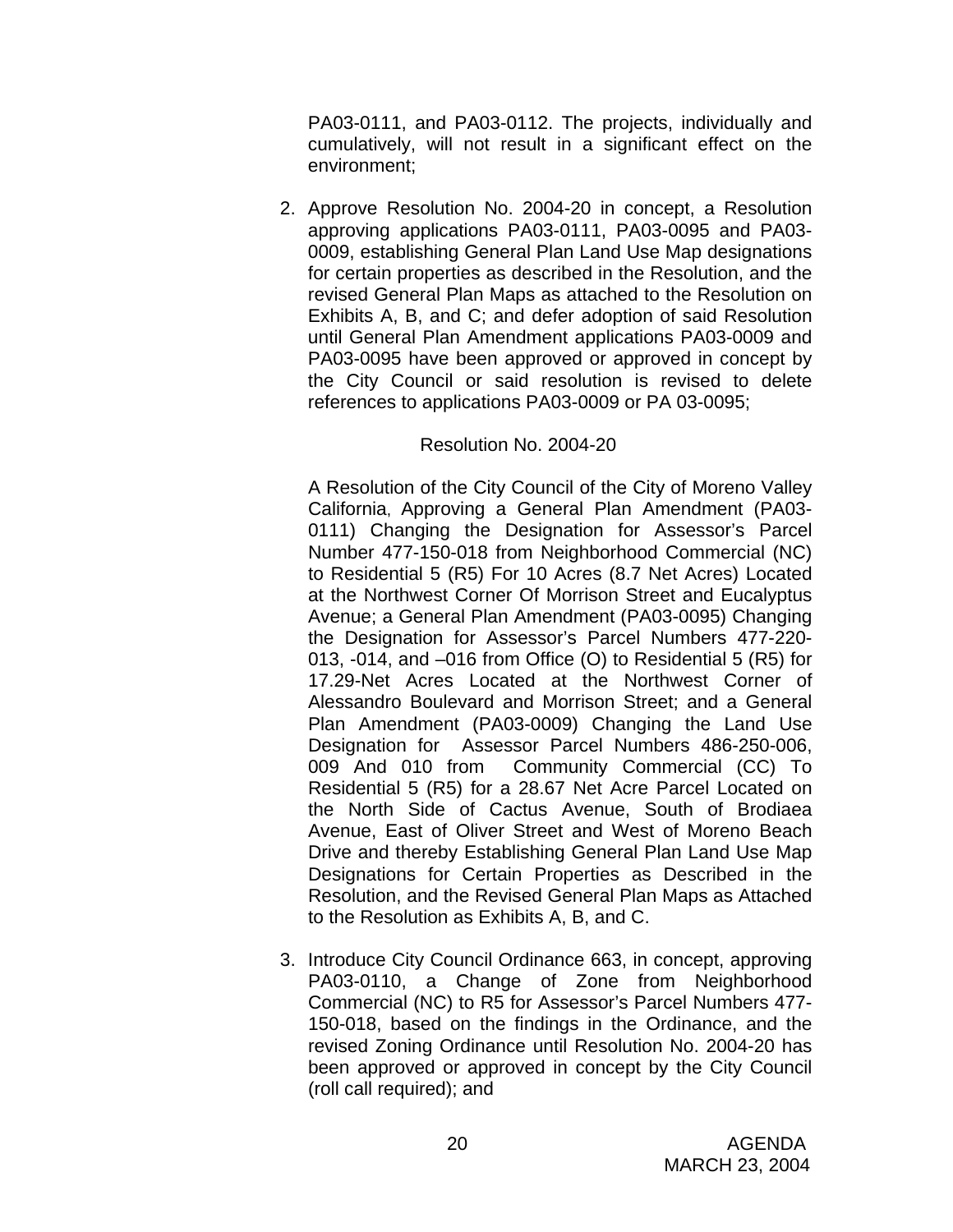## Ordinance No. 663

An Ordinance of the City Council of the City of Moreno Valley, California, Approving a Zone Change (PA03-0110), from Neighborhood Commercial (NC) Zoning to Residential 5 (R5) for 10 Acres (8.7 Net Acres) Located at the Northwest Corner of Morrison Street and Eucalyptus Avenue

4. Approve Resolution No. 2004-23 in concept, a resolution approving PA03-0112, Tentative Tract Map No. 31591, based on the findings in the Resolution, and the conditions of approval as attached to the resolution as Exhibit A; and defer adoption of said Resolution until General Plan Amendment applications PA03-0009 and PA03-0095 have been approved or approved in concept, by the City Council.

#### Resolution No. 2004-23

A Resolution of the City Council of the City of Moreno Valley, California, Approving Tentative Tract Map 31591 (PA03- 0112), to Subdivide 10 Acres (8.7 Net Acres) into 33 Single-Family Residential Lots

- E3. PUBLIC HEARING FOR THE COMMUNITY DEVELOPMENT BLOCK GRANT (CDBG) AND HOME FY 2004/2005 PROPOSED PROJECTS (Report of: Community and Economic Development Department) Recommendation: That the City Council:
	- 1. Conduct a Public Hearing for the Community Development Block Grant (CDBG) and HOME Programs to allow the public an opportunity to comment on the proposed projects and programs; and
	- 2. Select programs and projects for funding a part of the City's Annual Action Plan for FY 2004/2005, updating the 5-Year Consolidated Plan.

### **F. ITEMS REMOVED FROM CONSENT CALENDARS FOR DISCUSSION OR SEPARATE ACTION**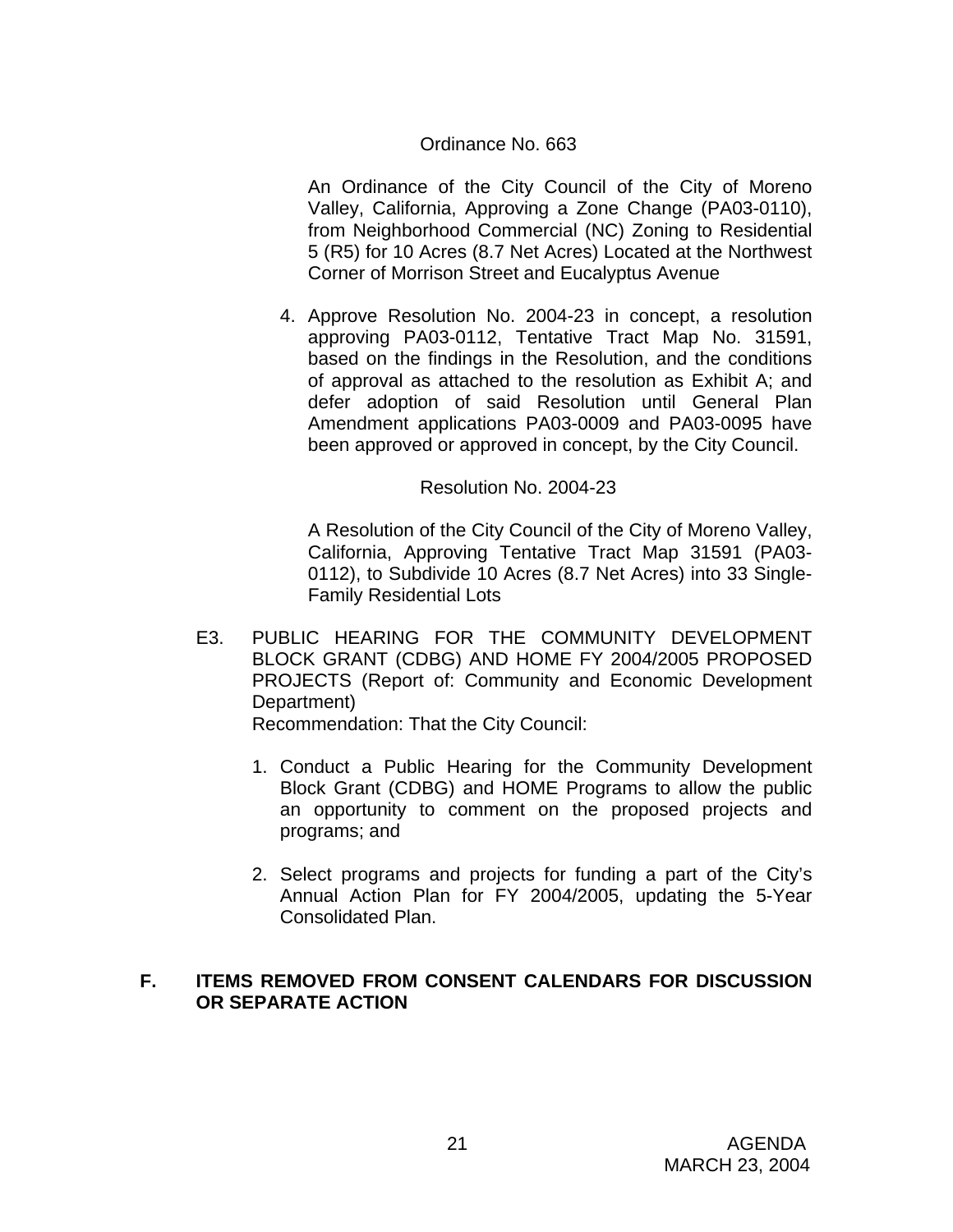# **G. REPORTS**

- G1. 60/91/215 FREEWAY IMPROVEMENT PROJECT (PRESENTATION BY CALTRANS) (ORAL PRESENTATION – NO WRITTEN MATERIAL) (Report of: Public Works Department)
- G2. MORENO VALLEY MALL POLICE CONTRACT REVIEW (Report of: Assistant City Manager) Recommendation: That the City Council consider the proposal to reduce the hours of required deployment by the Mall officers. Reasonable policy justification exists for a modest reduction in costs, though the fiscal impact will be about \$48,000 per year to the city's general fund. If Council decides to reduce costs, staff recommends it be done as a direct subsidy rather than reducing hours at the mall.
- G3. APPOINTMENTS TO THE SENIOR CITIZENS' ADVISORY COMMITTEE AND PARKS AND RECREATION ADVISORY COMMITTEE (Report of: City Clerk) Recommendation: That the City Council, after reviewing the ballots provided by the City Clerk:
	- 1. Appoint Robert Roma to the Senior Citizens' Advisory Committee for a term expiring June 30, 2006;
	- 2. Appoint one member to the Parks and Recreation Advisory Committee for a term expiring June 30, 2006; or
	- 3. If appointments are not made, declare the positions vacant and authorize the City Clerk to re-notice the positions as vacant.
- G4. RESOLUTION OF SUPPORT FOR "THE LOCAL TAXPAYER AND PUBLIC SAFETY PROTECTION ACT" INITIATIVE (Report of: Assistant City Manager) Recommendation: That the City Council adopt Resolution No. 2004-24 in support of "The Local Taxpayer and Public Safety Protection Act" initiative.

Resolution No. 2004-24

A Resolution of the City Council of the City of Moreno Valley, California, Supporting the Local Taxpayers and Public Safety Protection Act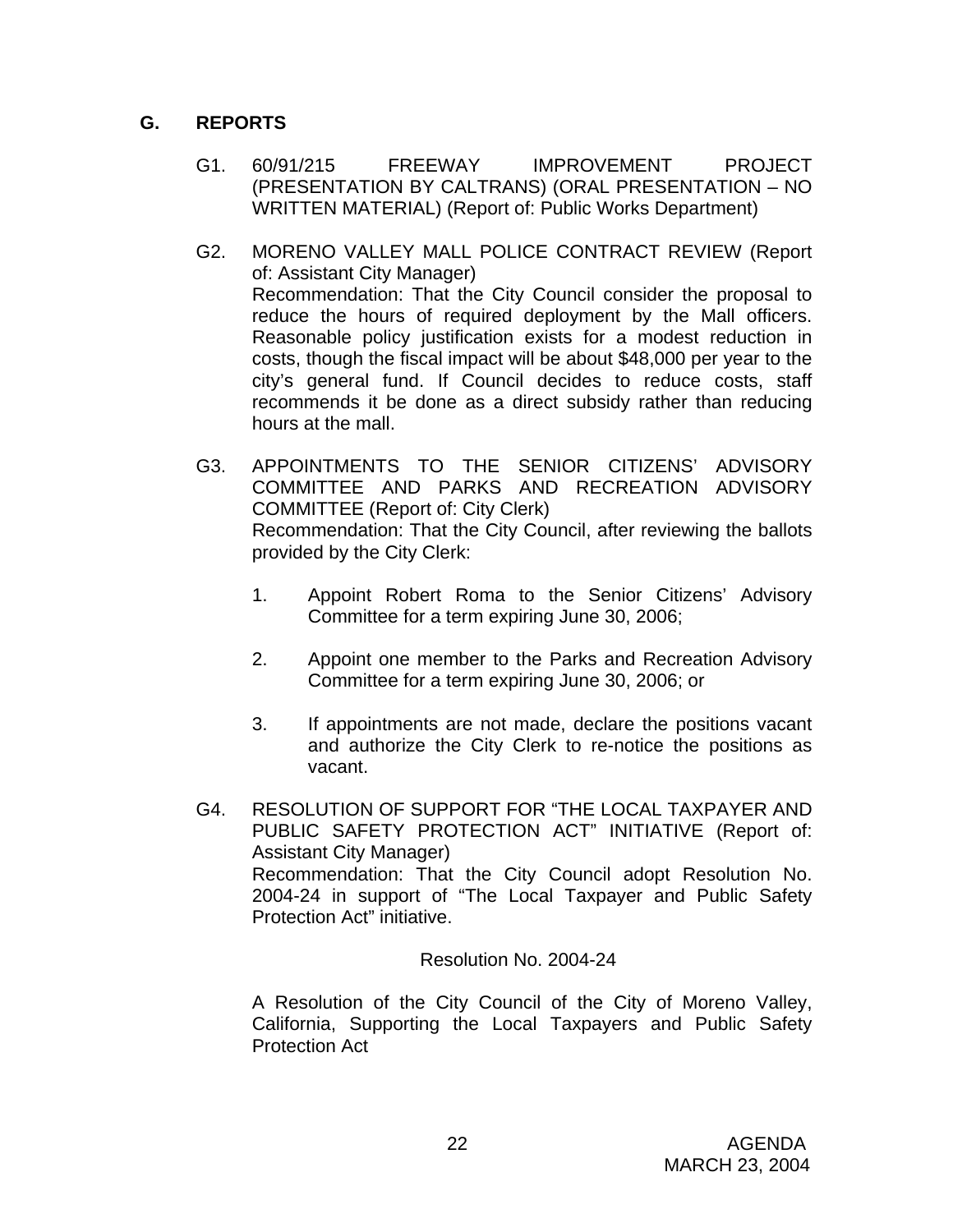- G5. LEGISLATIVE UPDATE (Report of: Assistant City Manager) Recommendation: That the City Council receive and file the report.
- G6. CITY MANAGER'S REPORT (Informational Oral Presentation not for Council action)

# **H. LEGISLATIVE ACTIONS**

ORDINANCES - 1ST READING AND INTRODUCTION

H1. ORDINANCE NO. 660, AN ORDINANCE OF THE CITY COUNCIL OF THE CITY OF MORENO VALLEY, CALIFORNIA, AMENDING SECTION 12.36.010 OF THE CITY OF MORENO VALLEY MUNICIPAL CODE RELATING TO THE DESIGNATION OF TRUCK ROUTES (Report of: Public Works Department) Recommendation: Introduce Ordinance No. 660; amending Section 12.36.010 of Chapter 12.36 of Title 12 of the Municipal Code to include Heacock Street, from Iris Avenue to San Michele Road, as a designated "Truck Route." (Roll call required)

# Ordinance No. 660

An Ordinance of the City Council of the City of Moreno Valley, California, Amending Section 12.36.010 of the City of Moreno Valley Municipal Code Relating to the Designation of Truck Routes

ORDINANCES - 2ND READING AND ADOPTION

H2. ORDINANCE NO. 658 AN ORDINANCE OF THE CITY COUNCIL OF THE CITY OF MORENO VALLEY, CALIFORNIA, APPROVING P03-040 FOR A SPECIFIC PLAN AMENDMENT (NO. 4) TO THE TOWNGATE SPECIFIC PLAN (NO. 200), MODIFYING THE DESIGN GUIDELINES REGARDING PERIMETER/EDGE LANDSCAPE REQUIREMENTS FOR ALL PROPERTIES THAT FRONT HIGHWAY 60 AND CHANGING THE LAND USE DESIGNATION FROM O (OFFICE) TO H (HIGH DENSITY RESIDENTIAL), WHILE AMENDING THE OFFICIAL ZONING ATLAS FOR A 33.24 ACRE PARCEL OF LAND WITHIN PLANNING AREA NO. 5 (RECEIVED FIRST READING AND INTRODUCTION MARCH 9, 2004 ON A 5-0 VOTE) (Report of: Public Works Department) Recommendation: Adopt Ordinance No. 658.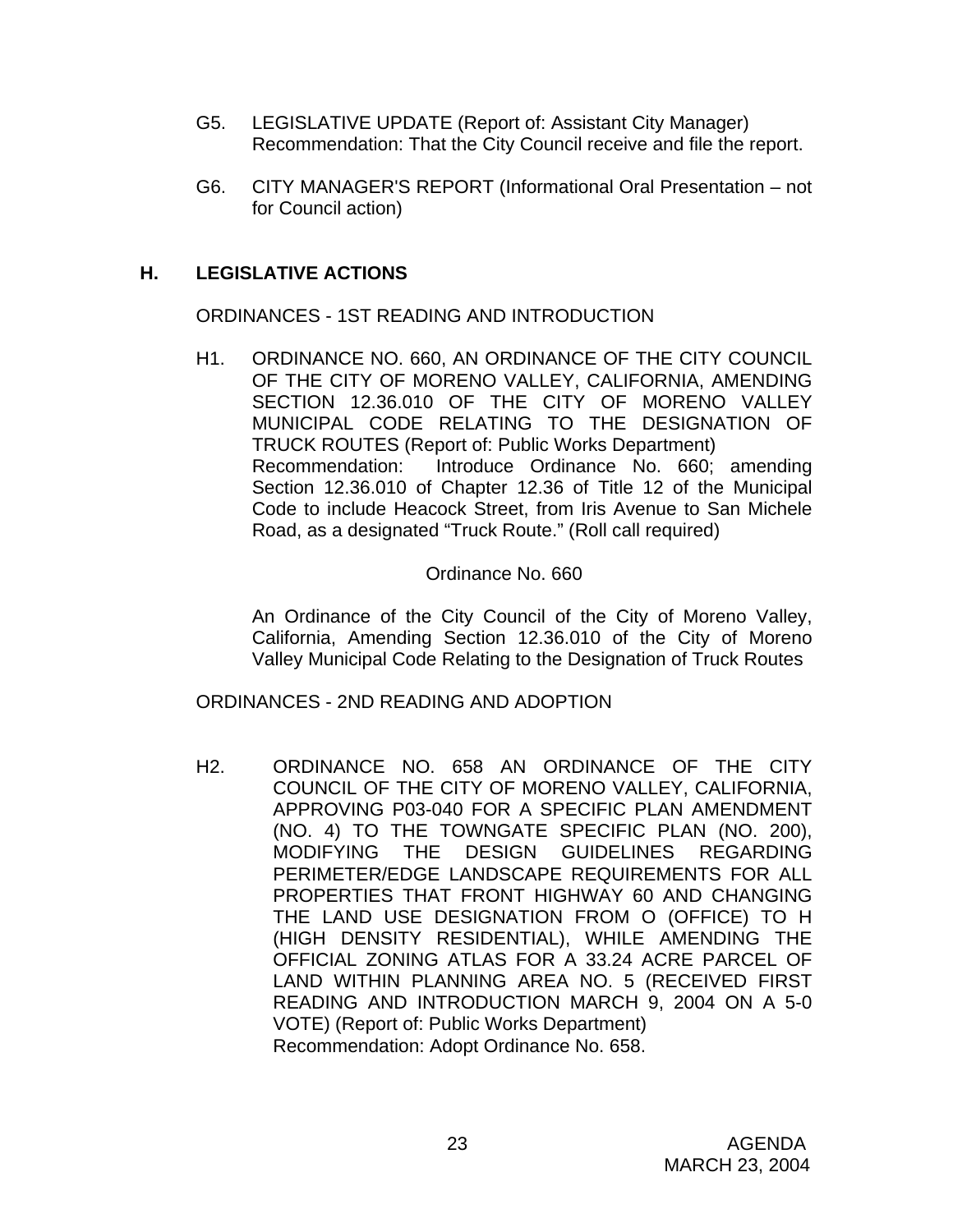#### Ordinance No. 658

An Ordinance of the City Council of the City of Moreno Valley, California, Approving P03-040 for a Specific Plan Amendment (No. 4) to the Towngate Specific Plan (No. 200), Modifying the Design Guidelines Regarding Perimeter/Edge Landscape Requirements for all Properties that Front Highway 60 and Changing the Land Use Designation from O (Office) to H (High Density Residential), While Amending the Official Zoning Atlas for A 33.24 Acre Parcel of Land Within Planning Area No. 5

H3. ORDINANCE NO. 659 AN ORDINANCE OF THE CITY COUNCIL OF THE CITY OF MORENO VALLEY, CALIFORNIA, ADDING CHAPTER 11.70 TO THE CITY OF MORENO VALLEY MUNICIPAL CODE, REGULATING CAMPING AND THE USE OF CAMP FACILITIES AND CAMP PARAPHERNALIA IN THE CITY OF MORENO VALLEY (RECEIVED FIRST READING AND INTRODUCTION MARCH 9, 2004 ON A 5-0 VOTE (Report of: City Attorney)

Recommendation: Adopt Ordinance No. 659.

#### Ordinance No. 659

An Ordinance of the City Council of the City of Moreno Valley, California, Adding Chapter 11.70 to the City of Moreno Valley Municipal Code, Regulating Camping and the Use of Camp Facilities and Camp Paraphernalia in the City of Moreno Valley

ORDINANCES - URGENCY ORDINANCES - NONE

RESOLUTIONS

### PUBLIC COMMENTS **ON ANY SUBJECT NOT ON THE AGENDA** UNDER THE JURISDICTION OF THE CITY COUNCIL

Those wishing to speak should complete and submit a BLUE speaker slip to the Bailiff. There is a three-minute time limit per person. All remarks and questions shall be addressed to the presiding officer or to the City Council and not to any individual Council member, staff member or other person.

#### **CLOSING COMMENTS AND/OR REPORTS OF THE CITY COUNCIL, COMMUNITY SERVICES DISTRICT, OR COMMUNITY REDEVELOPMENT AGENCY**